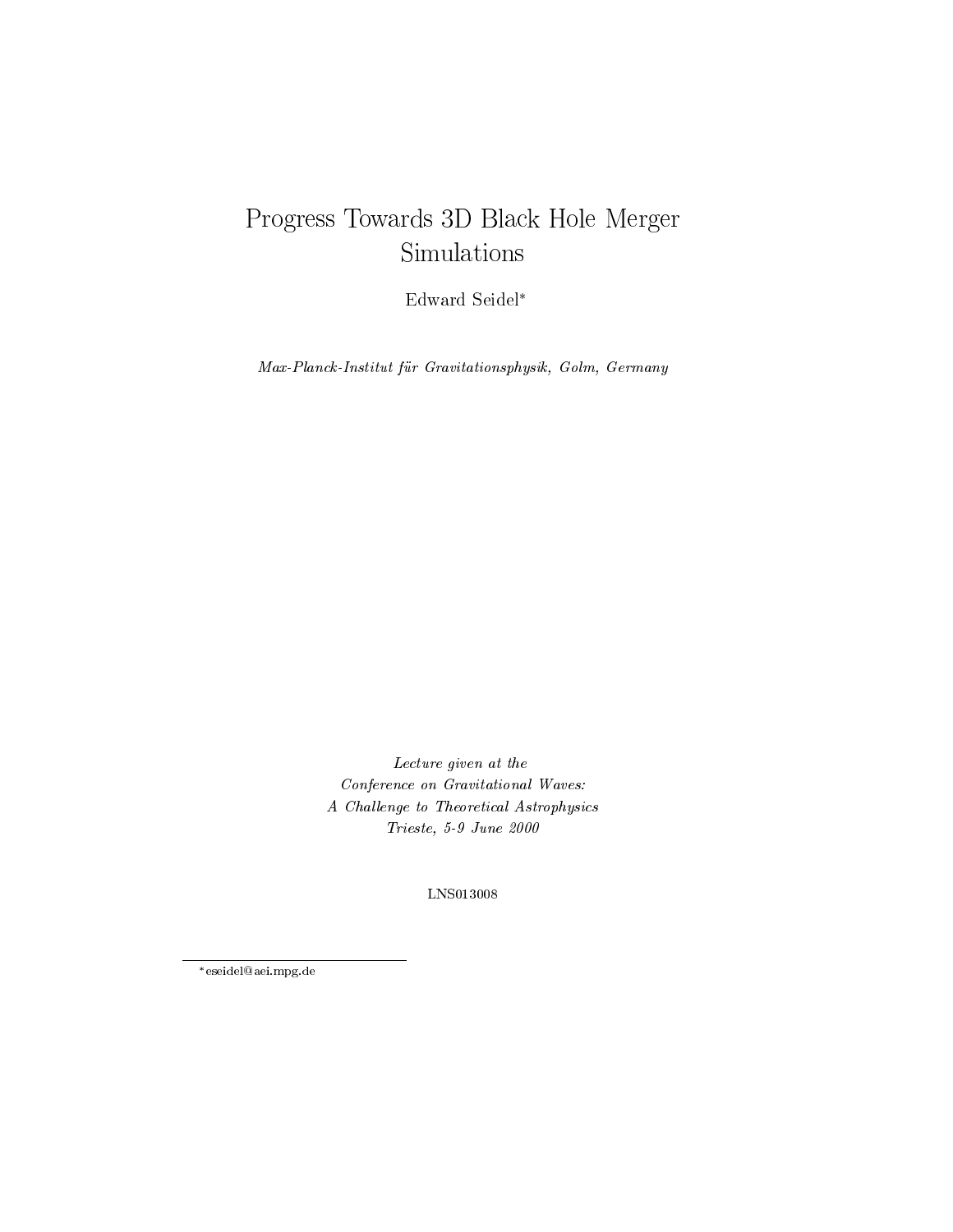#### Abstract

I review recent progress in 3D numerical relativity, focused on simulations involving black holes evolved with singularity avoiding slicings, but also touching on recent results in advanced techniques like black hole excision. After a long series of axisymmetric and perturbative studies of distorted black holes and black hole collisions, similar studies were carried out with full 3D codes. The results showed that such black hole simulations can be carried out extremely accurately, although instabilities plague the simulation at uncomfortably early times. However, new formulations of Einstein's equations allow much more stable 3D evolutions than ever before, enabling the first studies of 3D gravitational collapse to a black hole. With these new formulations, for example, it has been possible to perform the first detailed simulations of 3D grazing collisions of black holes with unequal mass, spin, and with orbital angular momentum. I discuss the 3D black hole physics that can now be studied, and prospects for the future, which look increasingly bright due to recent progress in formulations, black hole excision, new gauge conditions, and larger computers. Simulations may soon be able to provide information about the final plunge of two black holes, of relevance for gravitational wave astronomy.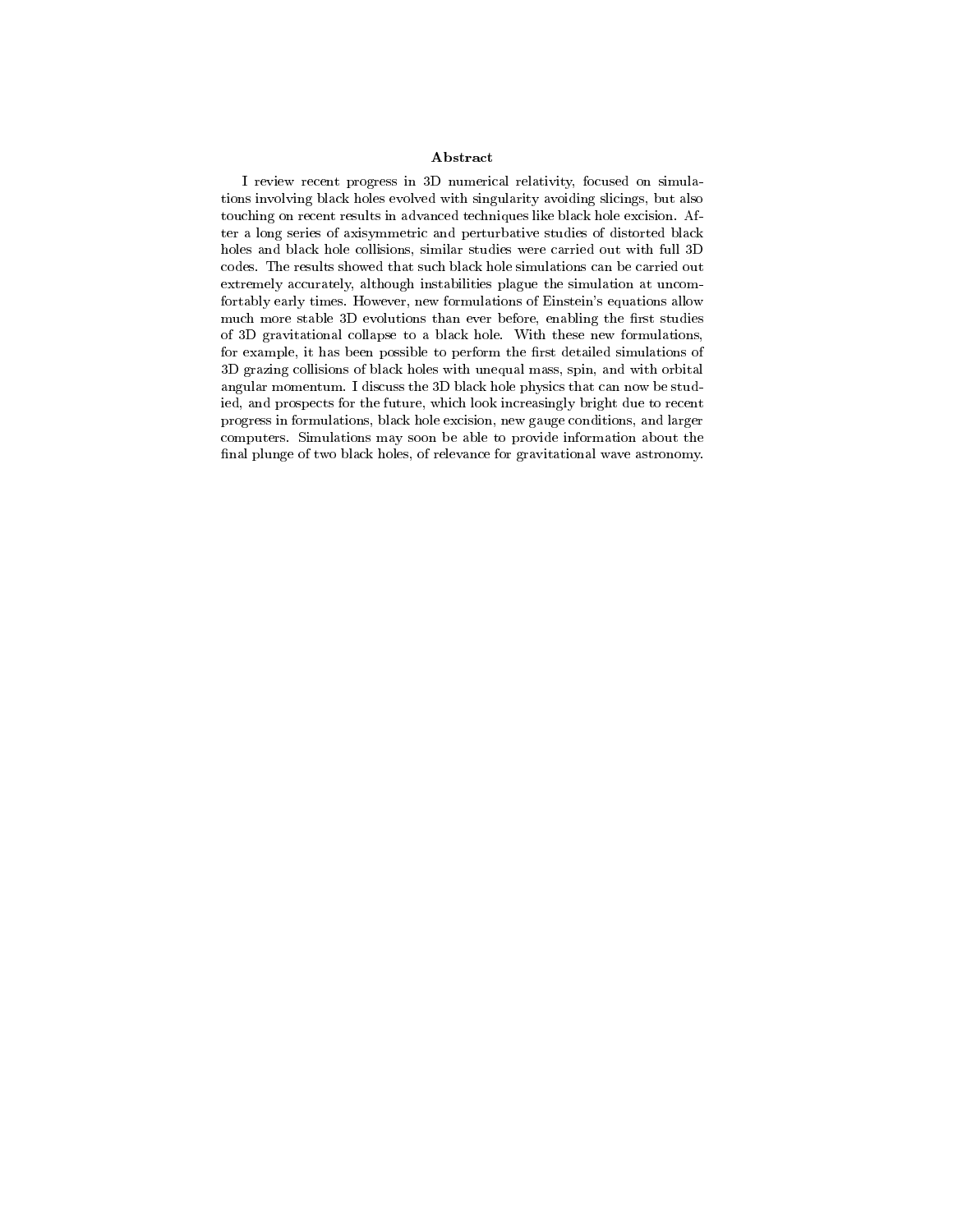### 1 Introduction

In the last few years, a major focus of the "traditional" 3D numerical relativity community has been mainly in four areas: (1) the development of improved formulations of the equations, (2) evolutions of black holes, especially the development of black hole excision techniques, and evolutions of full 3D black hole systems, from distorted black holes to collisions with increasingly general initial conditions, (3) the evolution of pure gravitational waves, and (4) the evolution of full 3D general relativistic (GR) hydro, applied primarily to neutron star binaries. By "traditional" 3D numerical relativity, I mean 3D evolutions of the full Einstein equations carried out using  $3+1$  evolution of Cauchy initial data on spacelike slices, with finite difference techniques. There are a number of important alternatives that have made very signicant progress recently, such as the characteristic approach to black hole evolution [1], the conformal field equation approach [2, 3, 4, 5, 6, 7] and others that I will not be able to discuss here. Further, I will restrict my discussion to vacuum spacetimes. Generally speaking, in spite of the perception that progress is rather slow in this field, I want to share some of the excitement that many of us in the numerical community are feeling with progress that has been made.

Serious problems remain, especially in the area of long term evolution of 3D black hole spacetimes. But as I argue below, in the last few years the community has had many achievements in 3D numerical relativity: it has developed far more stable evolution schemes than ever before; it has been able to show that highly distorted 3D black holes and limited black hole collisions can be very accurately performed, with very accurate waveform extraction even for very low energy waves  $(10^{-7}M)$  [8, 9]; that the collapse of pure waves can form black holes [10]; and that 3D grazing collisions of spinning black holes can be simulated, as long as the evolution times are fairly short (less than 50M) [11, 12, 13], although very recently much longer times now seem possible. It has also made major progress in developing black hole excision techniques that will likely be the key to extending these evolutions to much longer time periods [14, 15]. Finally, an innovative and exciting project called "Lazarus", that uses a hybrid numerical-perturbative approach to rescue the results of an ailing (but not dead) numerical simulation has made ma jor progress in pushing 3D black hole simulations farther than ever before [16, 17]. I see this as signicant and exciting progress, even though the ultimate goal of evolving binary black hole mergers for a number of orbits may not be achieved for some years.

This article is based on an earlier review, published in [13], but substantially updated with newer material and references.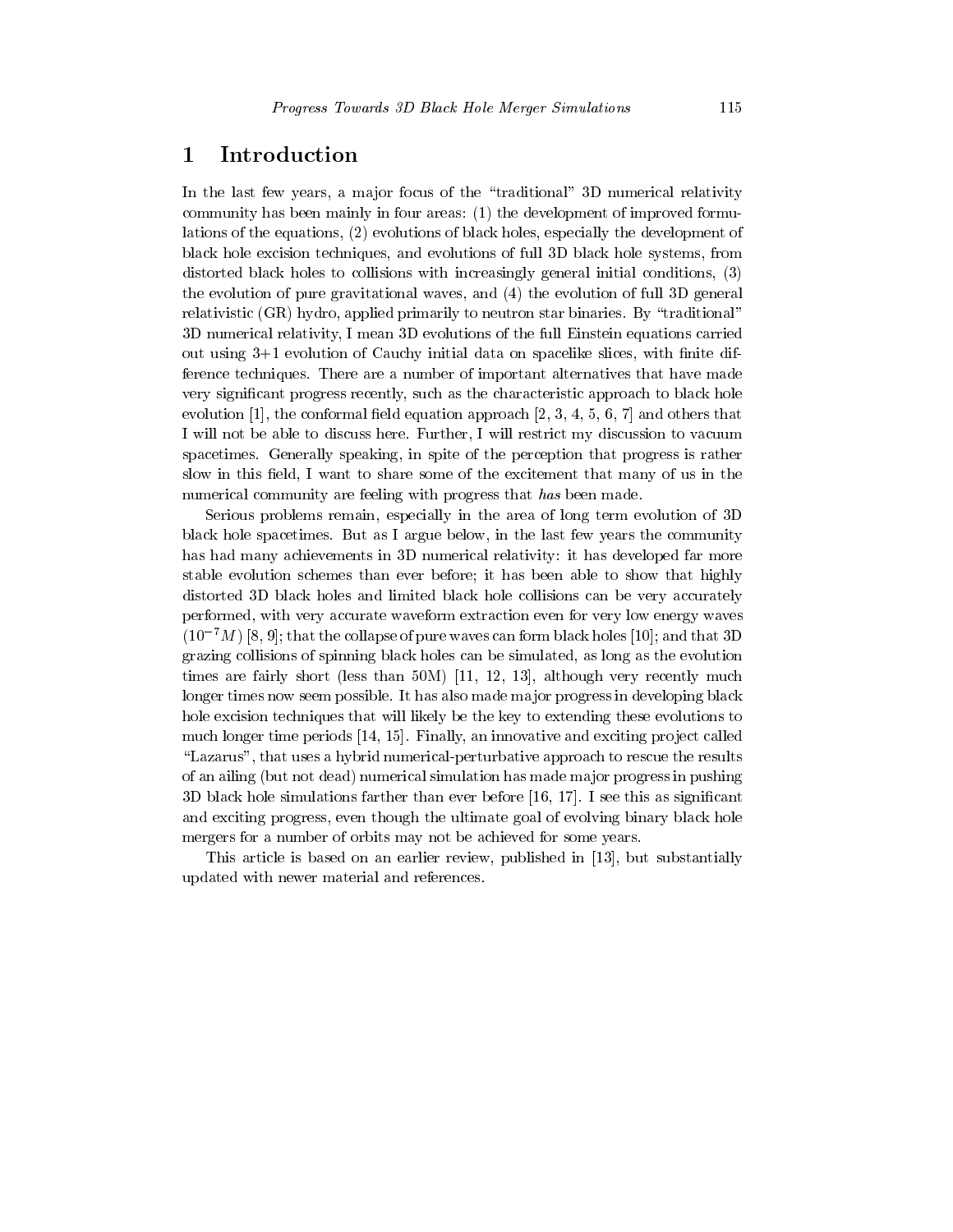## 2 Why are Black Holes so Difficult? A brief history

Numerical evolutions of Einstein's equations in 3D are extremely difficult, as evidenced by the relatively slow progress over the years in spite of the efforts of a great many people. Even in vacuum 3D spacetimes without black holes, where there are no complications due to evolution of hydrodynamics, equations of state, and so on, the evolution of pure gravitational waves has been very difficult  $[18, 19, 20]$ . When black holes are considered, the presence of singularities makes evolution even much more problematic. One must simultaneously deal with singularities inside them, follow the highly nonlinear regime near the horizons, and also calculate the linear regime in the radiation zone where the waves represent a very small perturbation on the background spacetime metric. In axisymmetry this has been achieved, for example, for stellar collapse [21], rotating collisionless matter [22], distorted vacuum black holes with rotation [23] and without [24], and for equal mass colliding black holes  $[25, 26]$ , but with difficulty. These 2D evolutions can be carried out to roughly  $t = 100 - 150M$ , where M is the ADM mass of the spacetime, but beyond this point large gradients related to singularity avoiding slicings usually cause the codes to become very inaccurate and crash. This is one of the fundamental problems associated with black hole evolutions: if one uses the gauge freedom in the Einstein equations to bend time slices up and around the singularities, one ends up with pathological behavior in metric functions describing the warped slices that eventually leads to numerical instabilities.

In 3D the problems are even more severe with this traditional, singularity avoiding time slicing approach. To simulate the coalescence of two black holes in 3D, evolutions of time scales  $t \approx 10^2 - 10^3 M$  will be required. Traditional slicing approaches, coupled with the standard ADM-like formulations of the Einstein equations, can presently carry evolutions only to about  $t = 50M$  or less, just for Schwarzschild! (But see below for major improvements enabled by recent variations in the formulations.) However, in spite of these difficulties, great progress is being made on several fronts. Alternative approaches to standard numerical evolution of black holes, such as apparent horizon boundary conditions (also known as black hole excision), characteristic evolution, and possibly evolution on hyperboloidal slices [2, 3, 4, 5, 6, 7], promise much longer evolutions. Apparent horizon conditions cut away the causally disconnected region interior to the black hole horizon, allowing better behaved slicings. These have been well developed in 1D, spherically symmetric studies [27, 28, 29, 30] and to a lesser extent, in full 3D evolutions [31, 32]. Recently, [14] reported success in evolving the merger of two black holes, with unequal masses and momenta on each hole, through the point where a common horizon appears, and excision work at AEI [15] has been able to evolve Schwarzschild spacetimes indefinitely, and distorted black holes, with very accu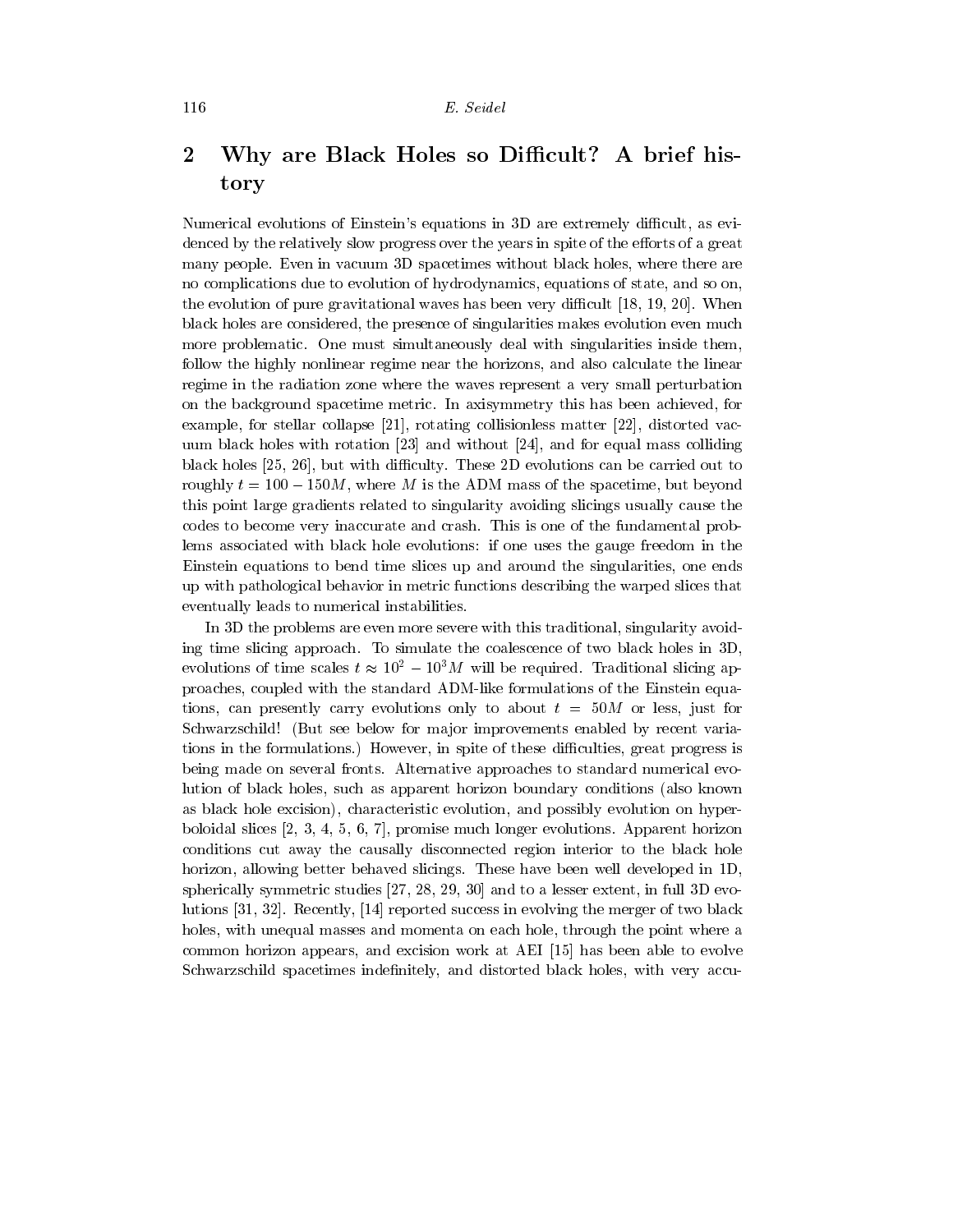rate waveform extraction, for well over  $t = 100M$ . (The waveforms are extracted according to a gauge-invariant proceedure developed originally by Abrahams, and applied and developed in various ways in the 3D case by many, including, for example [33, 34, 35, 8, 9, 33, 36, 37, 11].) Characteristic evolution with ingoing null slices has very recently been successful in evolving 3D single black holes for essentially unlimited times, even with distortions away from spherical or axisymmetry [38]. These alternate approaches look promising, but will take time to develop into general approaches to the two black hole coalescence problem.

I will focus most of the rest of this paper on recent results obtained using singularity avoiding slicings to evolve black hole and gravitational wave spacetimes. Although these techniques are limited, they have so far enabled many investigations of the physics of highly distorted black holes, rotating holes, and black hole collisions, in axisymmetry and full 3D. The emphasis here is on what physics one can do now. This work will provide a foundation for future studies with advanced excision, characteristic, or other techniques, once they are perfected.

#### 2.1 Axisymmetric Black Hole Simulations

In axisymmetry, even with singularity avoiding slicings, it is possible to perform accurate and long term  $(t \approx 150M)$  simulations of several classes of black hole systems that teach us much about the full problem that we ultimately wish to solve. A class of highly distorted black holes was developed and studied numerically [34, 39, 35, 24, 40, 41], showing that even highly nonlinear black hole evolutions can be very cleanly studied. The initial data typically have a three-metric with the form  $d\ell^2 = \psi^4 \left( e^{2q} \left( d\eta^2 + d\theta^2 \right) + \sin^2 \theta d\phi^2 \right)$ , where  $\eta$  is a radial coordinate related to Cartesian coordinates by  $e^{\eta} = \sqrt{x^2 + y^2 + z^2}$  [34]. Given a choice for the "Brill wave" function  $q$ , the Hamiltonian constraint leads to an elliptic equation for the conformal factor  $\psi$ . The function  $q$  represents the wave surrounding the black hole (BH), and is chosen to be  $q(\eta, \theta, \phi) = a \sin^n \theta \left( e^{-\left(\frac{\eta+b}{w}\right)^2} + e^{-\left(\frac{\eta-b}{w}\right)^2} \right) (1 + c \cos^2 \phi)$ . (Here I have given the full 3D generalization of the original axisymmetric data; axisymmetric data sets are recovered for  $c = 0$ .) If the amplitude a vanishes, the undistorted Schwarzschild solution results; small values of <sup>a</sup> correspond to a perturbed BH. Depending on the choice of Brill wave parameters and extrinsic curvature, these black holes can represent highly distorted rotating black holes mimicking those that are formed during the spiralling merger of two spinning black holes. These studies proved very rich in black hole physics, for example allowing black hole apparent and event horizon dynamics to be studied [42], and waveforms to be extracted, from the numerical evolutions.

These simulations were extended to axisymmetric black hole collisions, including equal mass BH's [25, 26], boosted BH's, and unequal mass BH's. The black hole collision work led to a revival of black hole perturbation theory, which turns out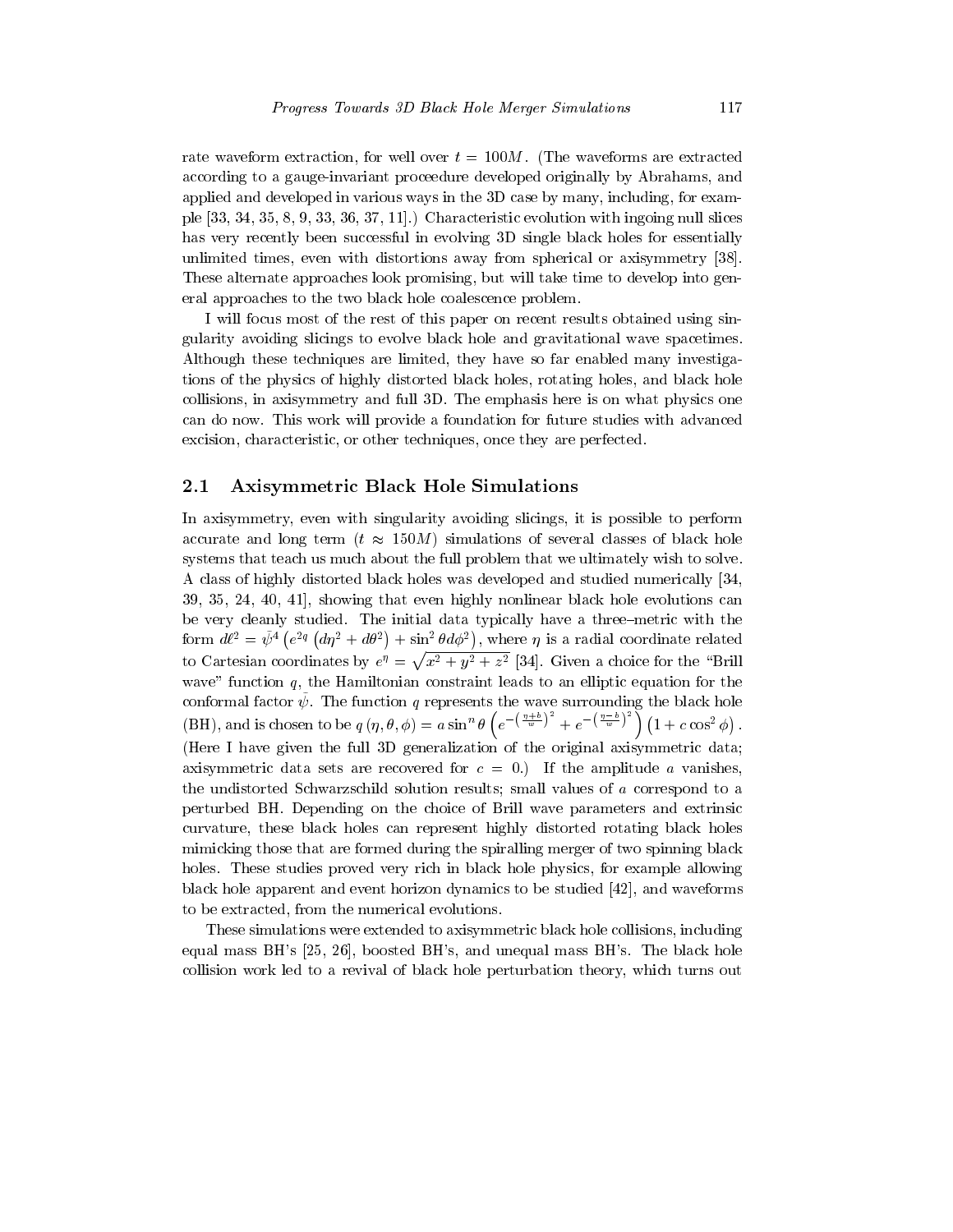to be an essential tool in both interpreting and confirming numerical simulation in the right regimes. First, if the two holes are so close together initially that they have actually already merged into one, they might be considered as a single perturbed Schwarzschild hole (the so-called \close limit"). Price, Pullin, and others [43, 44, 45, 46, 47] used this technique to produce waveforms for colliding black holes in the Misner [48] and Brill and Lindquist [49] black hole initial data. Second, when the holes are very far apart, one can consider one black hole as a test particle falling into the other. Then one rescales the answer obtained by formally allowing the "test particle" to be a black hole with the same mass as the one it is falling into [25, 26, 44, 50].

The details of this success of the synergistic perturbative/numerical program has provided insights into the nature of collisions of holes, and should also apply to many systems of dynamical black holes. The waveforms and energies agree remarkably well with numerical simulations. Moreover, second order perturbation theory [47] spectacularly improved the agreement between the close limit and full numerical results for even larger distances between the holes, although ultimately beyond a certain limit the approximation is simply inappropriate and breaks down.

Together this large body of work provides a detailed and very well understood picture of axisymmetric black hole interactions, which also provides an excellent testbed for studies in 3D cartesian coordinates of the very same system. If one is unable to reproduce the results of this large body of axisymmetric spacetime studies with general 3D codes, one will not be able to go on the general problem of orbiting, spinning, and coalescing black holes.

Most of this perturbative work has been based on the gauge-invariant perturbation formalism developed by Moncrief [51], but it is now being extended to the more general case of the curvature based on the Teukolsky approach, which naturally handles rotating black holes. A recent application of this approach to distorted black holes with both even- and odd-parity black hole distortions has been very successful [52]. We will see below how this perturbative treatment can be a powerful aid in conducting, and extending, full 3D nonlinear simulations.

### 2.2 3D Testbeds

Armed with robust and well understood axisymmetric black hole codes, we now consider the 3D evolution of axisymmetric distorted black hole initial data. I first discuss results obtained with standard 3+1 ADM formulations, and later move to more recent formulations. These same axisymmetric initial data sets can be ported into a 3D code in cartesian coordinates, evolved in 3D, and the results can be compared to those obtained with the 2D, axisymmetric code discussed above, with excellent results showing rather precise agreement in waveforms [39, 34].

We can also take fully 3D distorted black hole data sets, for which there is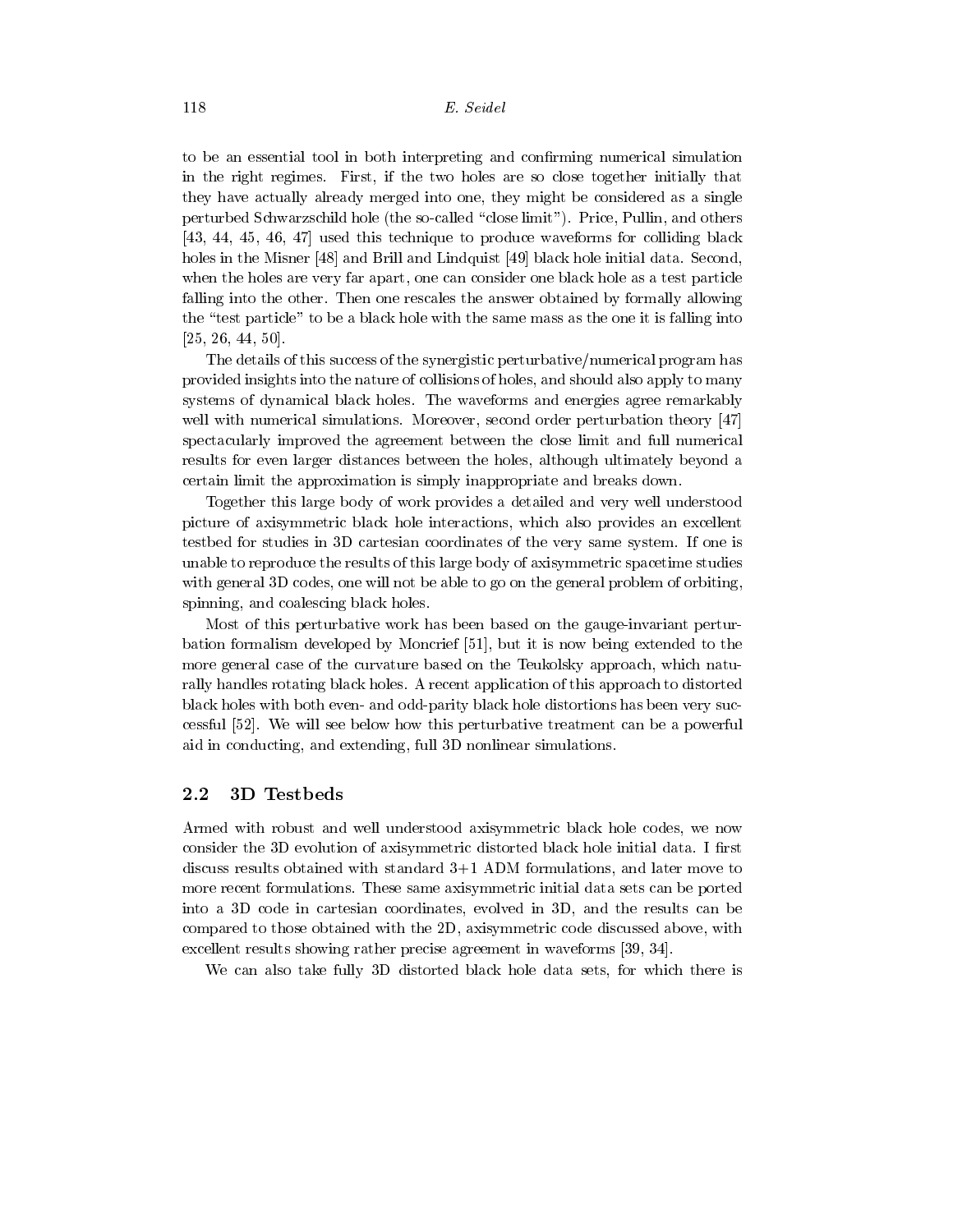no axisymmetric testbed, and compute the evolution in 3D cartesian coordinates. In this case, if the amplitude of the Brill wave is low enough, we may also compute the evolution perturbatively as shown in Ref. [8, 9], and compare with the full 3D evolution in cartesian coordinates. The non-axisymmetric initial data set  $(a = -0.1, b = 0, c = 0.5, w = 1, n = 4)$  was evolved in both full 3D numerical relativity, with cartesian coordinates, maximal slicing, and zero shift, waveforms were extracted, and compared to perturbative evolution. In Figs. 1 and 2 we show a sample of results for a large part of the BH spectrum of modes excited. The waveforms for the linear and nonlinear evolutions are each plotted on the same graphs, extracted at  $r = 12.6M$ . The total energy radiated for these modes runs from  $E \sim 3 \times 10^{-4}$  M for the  $\ell = 2, m = 0$  mode, to  $E \sim 3 \times 10^{-4}$  M for the very low energy, nonaxisymmetric  $\ell = 4$ ,  $m = 2$  mode. The agreement between these two completely independent treatments is remarkable, giving complete condence in the reliability of these waveforms. Not only do the perturbative results confirm those of full 3D numerical relativity, but the 3D results confirm the perturbative treatment. These results show that now it is possible in full 3D numerical relativity, to study the evolution and waveforms emitted from highly distorted black holes, even when the final waves leaving the system carry a very small amount of energy, in cartesian coordinates.



Figure 1: We show the waveform for the  $\ell = 2, m = 0$  mode, extracted from the linear and nonlinear evolution codes. The dotted (solid) line shows the linear (nonlinear) evolution.

Similar comparisons were carried out with full 3D evolutions of axisymmetric colliding black holes, studied as described above with fully nonlinear axisymmetric codes and perturbation theory. The first 3D simulations of colliding black holes were carried out by the NCSA/WashU collaboration in 1994-1995 [53]. Following the success of axisymmetric calculations of Misner data by the same group, and by the beautiful perturbative results pioneered by Price, Pullin, and collaborators,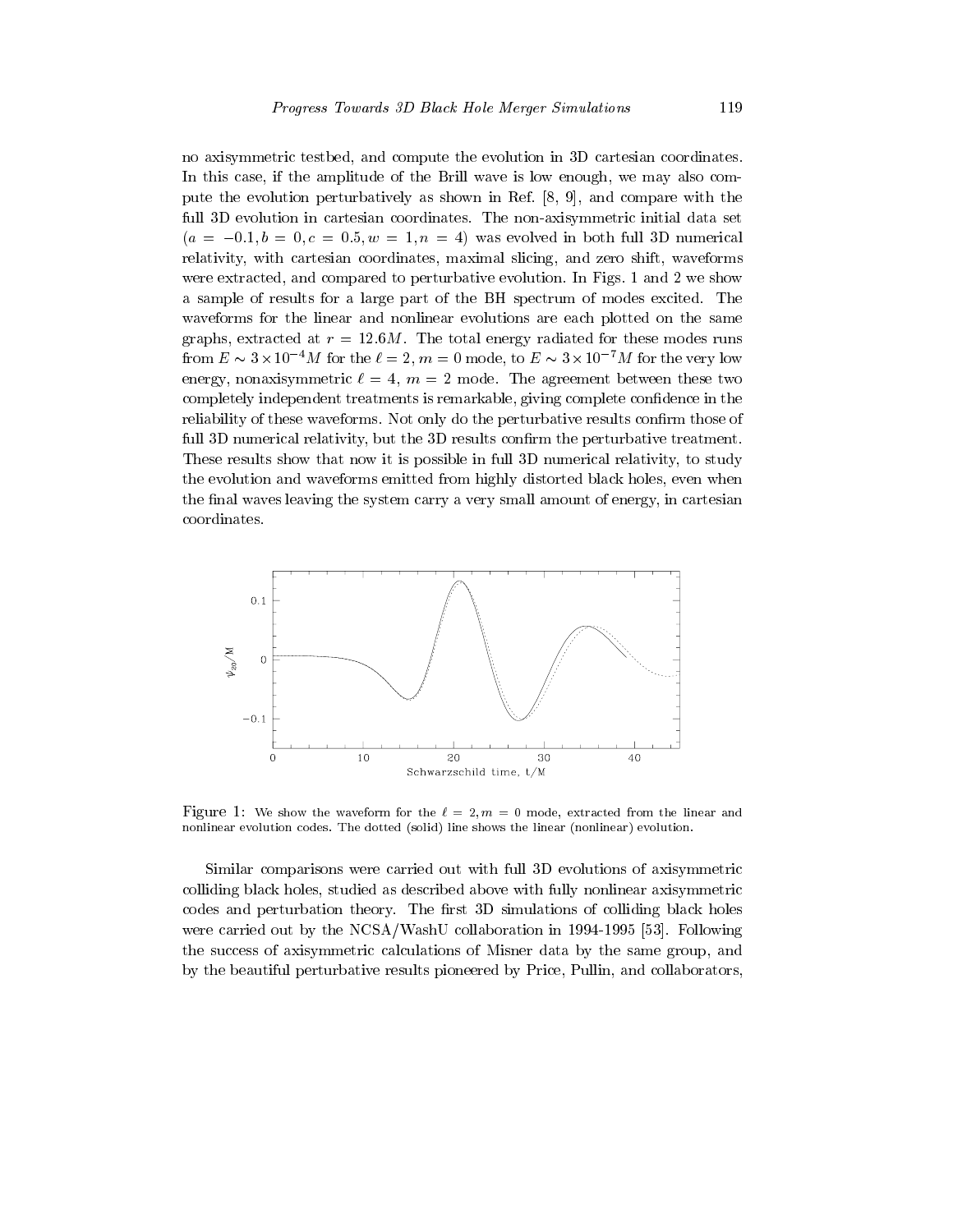

Figure 2: Waveforms are shown for the  $\ell = 4, m = 2$  mode, extracted from the linear and nonlinear evolution codes. The dotted (solid) line shows the linear (nonlinear) evolution.

Misner data provides a useful testbed for the two black hole problem in full 3D. Results of the 3D simulations agree very well with those carried out in 2D and through perturbation theory in the appropriate regimes, including comparisons of wave energies and event horizon studies. Together, these studies of distorted and colliding black holes in 3D, with the perturbative and nonlinear axisymmetric comparisons, form a very solid basis for believing that full 3D numerical codes are able to produce very accurate, if limited, 3D back hole physics results. However, as I emphasized, these 3D simulations, all obtained with the standard 3+1 ADM formalism, generally develop numerical instabilities before  $t = 40M$  and crash. We will return to this point below, where new formulations will prove their worth in stabilizing these simulations. But first I discuss a new community infrastructure that I hope will help accelerate progress of the community, by allowing it to easily explore different techniques, and to share each other's work, to help break through these barriers and to speed progress.

## 3 Cactus Computational Toolkit and its use in Numerical Relativity and Astrophysics

The computational and collaborative needs of numerical relativity are clearly immense. To develop a basic 3D code with all the different modules, including parallelling layers, adaptive mesh refinement, elliptic solvers, initial value solvers, gauge conditions, black hole excision modules, analysis tools, wave extraction, hydrodynamics modules, visualization tools, etc., require dozens of person years of effort from many different disciplines (in fact, such a feat has still not been done by the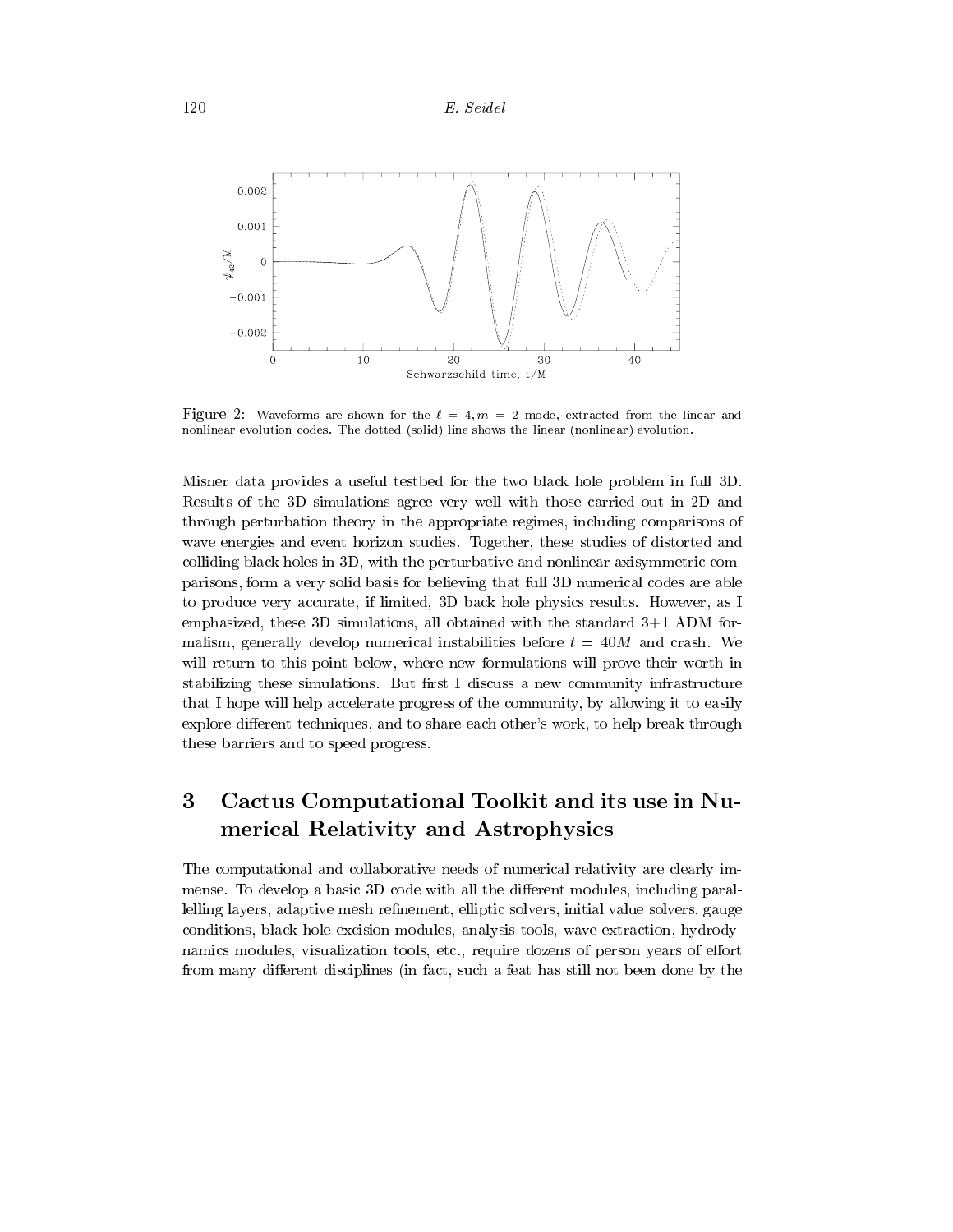entire community!). Different groups often needlessly repeat each other's effort, further slowing the progress of the field. The NSF Black Hole Grand Challenge was a first attempt to address this problem, and an outgrowth of that effort led to the development of the "Cactus" Computational Toolkit (CCTK), developed by the Potsdam group, in collaboration first with NCSA and Washington University, and now with a growing number of international collaborators in various disciplines. Originally designed to solve Einstein's equations, the CCTK has grown into a general purpose parallel environment for solving complex PDE's [54, 55, 56, 57, 58] that is being picked up by various communities in computational science. Here I focus on its application to Einstein's equations.

Cactus is designed to minimize barriers to the community development and use of the code, including the complexity associated with both the code itself and the networked supercomputer environments in which simulations and data analysis are performed. This complexity is particularly noticeable in large multidisciplinary simulations such as ours, because of the range of disciplines that must contribute to code development (relativity, hydrodynamics, astrophysics, numerics, and computer science) and because of the geographical distribution of the people and computer resources involved in simulation and data analysis.

The collaborative technologies that we are developing within Cactus include:

• A modular code structure and associated code development tools. Cactus defines coding rules that allow one, with only a working knowledge of Fortran or C, to write new code modules that are easily plugged in as "thorns" to the main Cactus code (the "flesh"). The "flesh" contains basic computational infrastructure needed to develop and connect parallel modules into a working code. It allows one to plug in not only different physics modules, such as the basic Einstein solver, other formulations of the equations, analysis routines, etc., but also different parallel domain decomposition modules, I/O modules, utilities, elliptic solvers, and so forth. A thorn may be any code that the user wants, in order to provide different initial data, different matter fields, different gauge conditions, visualization modules, etc. Thorns need not have anything to do with relativity: the flesh could be used as basic infrastructure for any set of PDE's, from Newtonian hydrodynamics equations to Yang Mills equations, that are coded as thorns. The user inserts the hook to their thorn into the flesh code in a way that the thorn will not be compiled unless it is designated to be active. We have developed a makefile and perl-based thorn management system that, through the use of preprocessor macros that are appropriately expanded to the arguments of the flesh and additional arguments defined by each thorn, is able to create a code which can configure itself to have a variety of different modules. This ensures that *only* those variables needed for a particular simulation are actually used, and that no con
icts can be created in subroutine argument calling lists.

 $\bullet$  A consistency test suite library. An increased number of thorns makes the code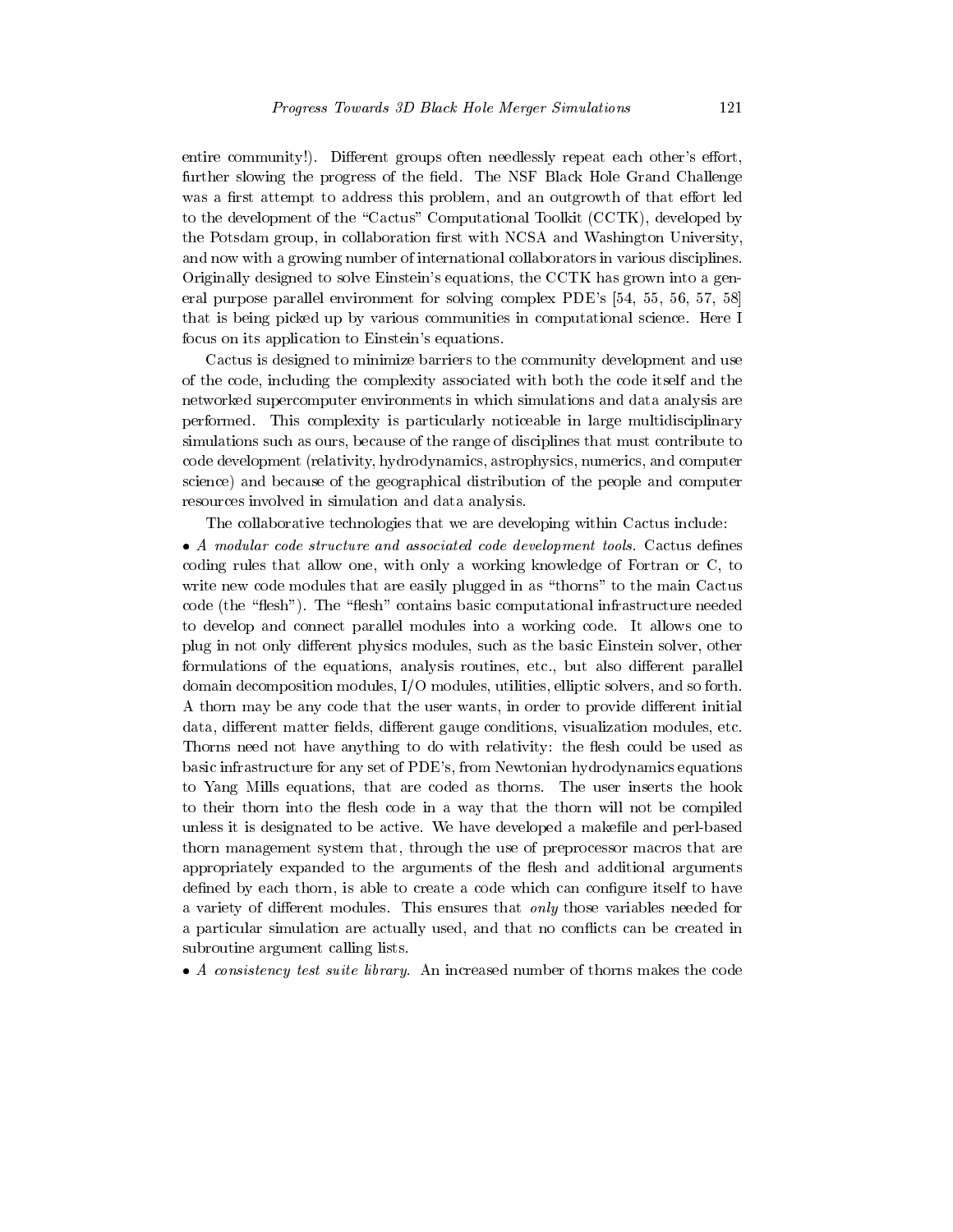more attractive to its community but also increases the risk of incompatibilities. Hence, we provide technology that allows each developer to create a test/validation suite for their own thorn. These tests are run prior to any check in of code to the repository, ensuring that new code reproduces results consistent with previous ones, and hence cannot compromise the work of other developers relying on a given thorn.

 Grid Computing Technologies, Remote Steering, Visualization, and Distributed Computing. With such a large computational problem, simulations often run for many hours or days on even the largest supercomputers. A composite code developed by a group of collaborators means that many people, at different sites, may be responsible for a simulation. Hence, it is important for a number of people to be able to monitor the simulation in real time, wherever they are, to make sure things proceed properly and that the results make sense. If something is wrong, it is often possible to adjust it on the fly, and save a simulation, avoiding the need to start over again (which may take days or weeks to get a slot on a crowded supercomputer!). We have developed many such technologies, which are available to all users with any thorn set.

A detailed user guide is available with the code (see www.cactuscode.org), but in a nutshell, one specifies which physics modules, and which computational/parallelism modules, are desired in a configuration file, and makes the code on the desired architecture, which can be any one of a number of machines from SGI/Cray Origin or T3E, Dec Alpha, Linux workstations or clusters, NT clusters, and others. The make system automatically detects the architecture and congures the code appropriately. Control of run parameters is then provided through an input file. Additional modules can be selected from a large community-developed library, or new modules may be written and used in conjunction with the pre-developed modules.

Cactus seems to be a very effective collaborative code infrastructure that is enabling groups to work together better, and it relieves much of the computational science burden on the physicist, allowing more time to focus on physics. This flexible, open code architecture allows, for example, a relativity expert to contribute to the code without knowing the details of, say, the computational layers (e.g., message passing or AMR libraries) or other components (e.g., hydrodynamics). We encourage users from throughout the relativity and astrophysics communities to make use of this freely downloadable code infrastructure and physics modules, either for their own use, or as a collaborative tool to work with other groups in the community.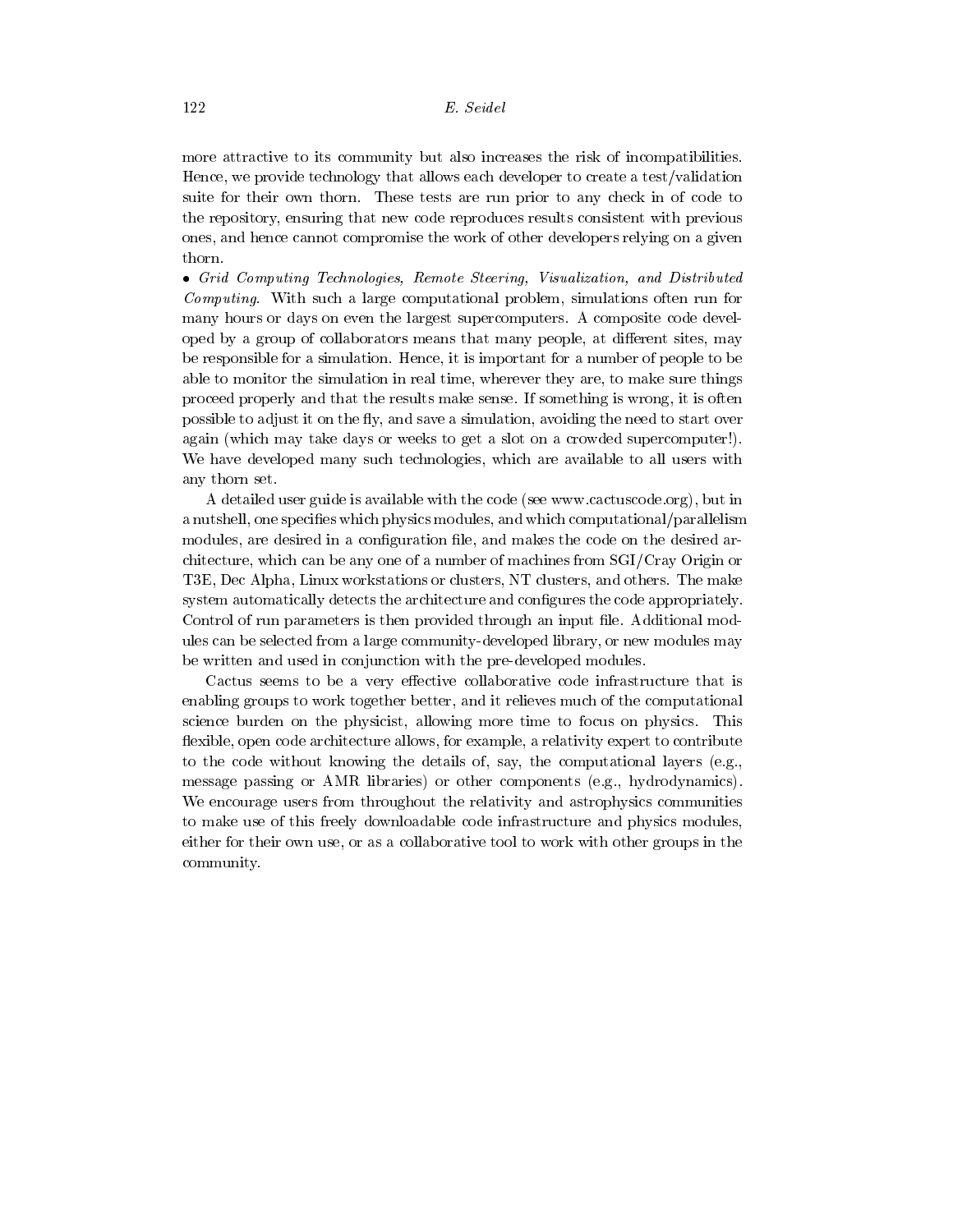## 4 New Formulations: Towards a Stable Evolution System

With this collaborative Cactus infrastructure, it is easy to insert alternate variations on many things, e.g., evolution equations. In what follows I report on new results obtained with Cactus, using the \BSSN" formulations, in the last year.

As discussed above, the 3D evolution of Einstein's equations has proved very difficult, with instabilities developing on rather short time scales, even in cases of weakly gravitating, vacuum systems, such as low amplitude gravitational waves, as summarized in an important paper by Baumgarte and Shapiro [18]. In this work, it was shown how one can achieve highly improved stability by making a few key changes to the formulation of the ADM equations, most notably through a conformal decomposition and by rewriting certain terms in the 3D Ricci tensor to eliminate terms that spoil its elliptic nature. These same tricks were already noticed a few years earlier by Shibata and Nakamura [20]. Hence we refer to these formulations collectively as "BSSN" after the four authors. These subtle changes to the standard ADM formalism have a very powerful stabilizing effect on the evolutions, as discussed extensively in [59, 60]. Evolutions of weak waves that would develop instabilities and crash with the standard ADM formulation run much longer with the new system, and as shown in Alcubierre et al. [10], the new system and variations allow for the first time the successful evolution of highly nonlinear gravitational waves to form a black hole in 3D while the standard ADM treatment would fail well in advance of black hole formation. Further work by the Palma group, showed the deep connection between the BSSN formulations and the Bona-Masso family of formulations [61], leading to the possibility of a fully hyperbolic, very stable formulation that shares advantages from many sides.

#### 4.1 Evolving Pure Gravitational Waves

With these new formulations, we are now able to study the nonlinear dynamics of pure gravitational waves with much more stability than ever before. This allows us to use numerical relativity to probe general relativity in the highly nonlinear regime. Can one form a black hole in full 3D from pure gravitational waves? Does one see critical phenomena in full 3D? These inherently nonlinear phenomena have been investigated in 1D and 2D studies, but little is known about generic 3D behavior.

In our investigations, we take as initial data a pure Brill [62] type gravitational wave, later studied by Eppley [63, 64] and others [65]. The metric takes the form

$$
ds^{2} = \Psi^{4} \left[ e^{2q} \left( d\rho^{2} + dz^{2} \right) + \rho^{2} d\phi^{2} \right] = \Psi^{4} \hat{ds}^{2}, \tag{1}
$$

where q is a free function subject to certain boundary conditions. Following [9, 39,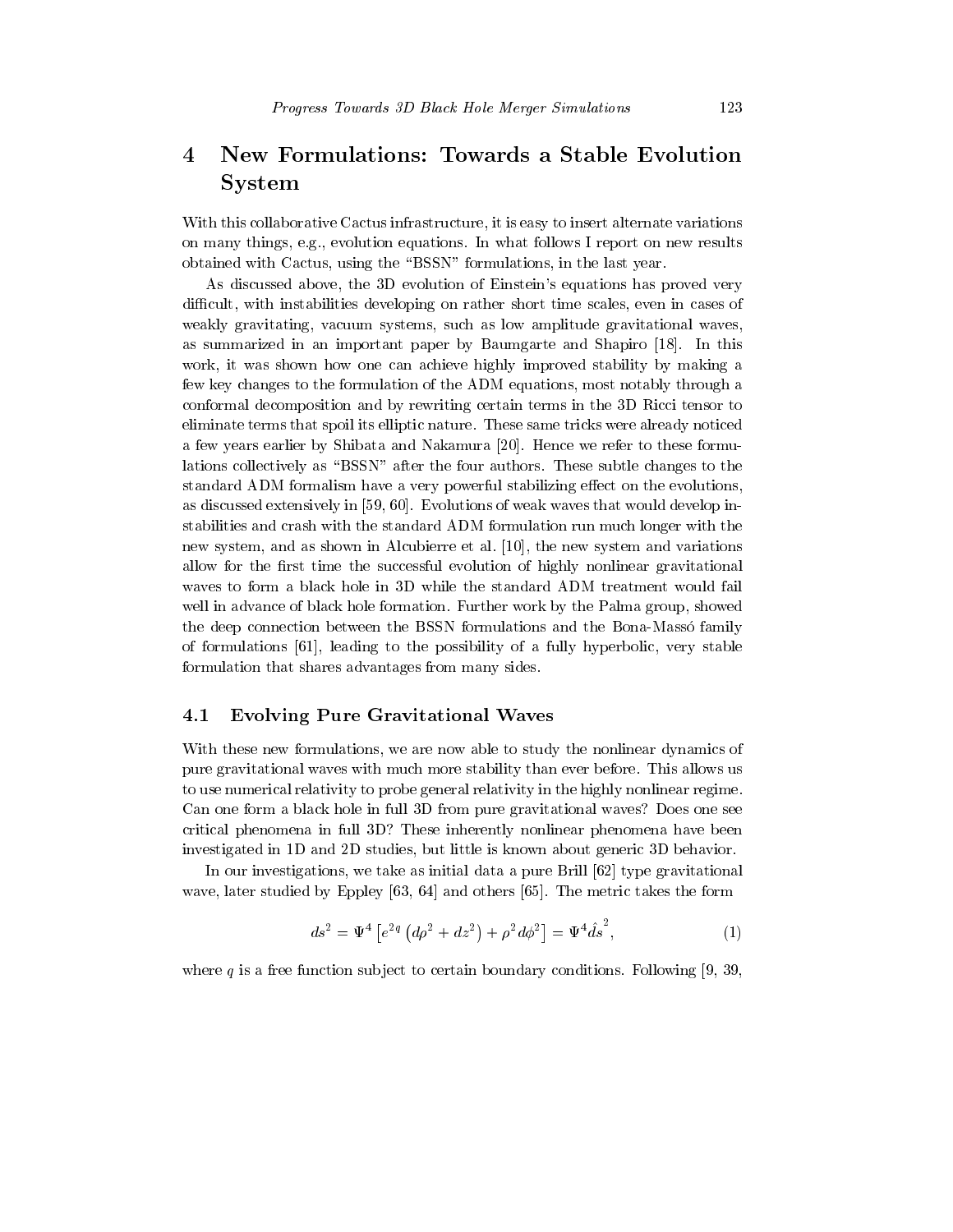66], we choose q of the form

$$
q = a \rho^2 e^{-r^2} \left[ 1 + c \frac{\rho^2}{(1 + \rho^2)} \cos^2(n\phi) \right],
$$
 (2)

where a, c are constants,  $r^2 = \rho^2 + z^2$  and n is an integer. For  $c = 0$ , these data sets reduce to the Holz [65] axisymmetric form, recently studied in full 3D Cartesian coordinates [67]. Taking this form for q, we impose the condition of time-symmetry, and solve the Hamiltonian constraint numerically in Cartesian coordinates. An initial data set is thus characterized only by the parameters  $(a, c, n)$ . For the case  $(a, 0, 0)$ , we found in [67] that no apparent horizon (AH) exists in initial data for  $a < 11.8$ , and we also studied the appearance of an AH for other values of c and n.

We have surveyed a large range of this parameter space, but here I discuss two cases of interest:  $(i)$  a subcritical (but highly nonlinear) case where after a violent collapse of the self-gravitating waves, there is a subsequent rebound and after a few oscillations the waves all disperse, and  $(ii)$  a supercritical case where the waves collapse in on themselves and immediately form a black hole.

The subcritical case studied in Ref. [10] has parameters  $(a=4, c=0, n=0)$  in the notation above. It is a rather strong axisymmetric Brill wave (BW). The evolution of this data set shows that part of the wave propagates outward while part implodes, re-expanding after passing through the origin. However, due to the nonlinear selfgravity, not all of it immediately disperses out to innity; again part re-collapses and bounces again. After a few collapses and bounces the wave completely disperses out to infinity. At late times, the lapse returns to unity, and the Riemann invariant  $J$ settles on a constant value that converges rapidly to zero as we refine the grid. With these results, and direct verification that the metric functions become stationary at late times, we conclude that spacetime returns to flat (in non-trivial spatial coordinates; the metric is decidedly non-flat in appearance!). The same simulation carried out with the standard ADM systems crashes far earlier than in the present case with the BSSN systems, which essentially run forever.

With this experience, we next try the case of an even stronger amplitude wave, which in this case will actually collapse on itself and form a black hole. In Fig. 3, we study the development of the 3D data set  $(a=6, c=0.2, n=1)$ , and watch it collapse to form a black hole (the first such 3D simulation). The figure also compares this black hole formation to results obtained with an axisymmetric data set. The system clearly collapses on itself and rapidly forms a black hole. The waveform extraction shows that the newly formed hole then rings at its quasinormal mode frequency. High quality images and movies of these simulations can be found at http://jeanluc.aei-potsdam.mpg.de .

These results are exciting examples of how numerical relativity can act as a laboratory to probe the nonlinear aspects of Einstein's equations. Pure gravitational waves are clearly a rich and exciting research area that allows one to study Ein-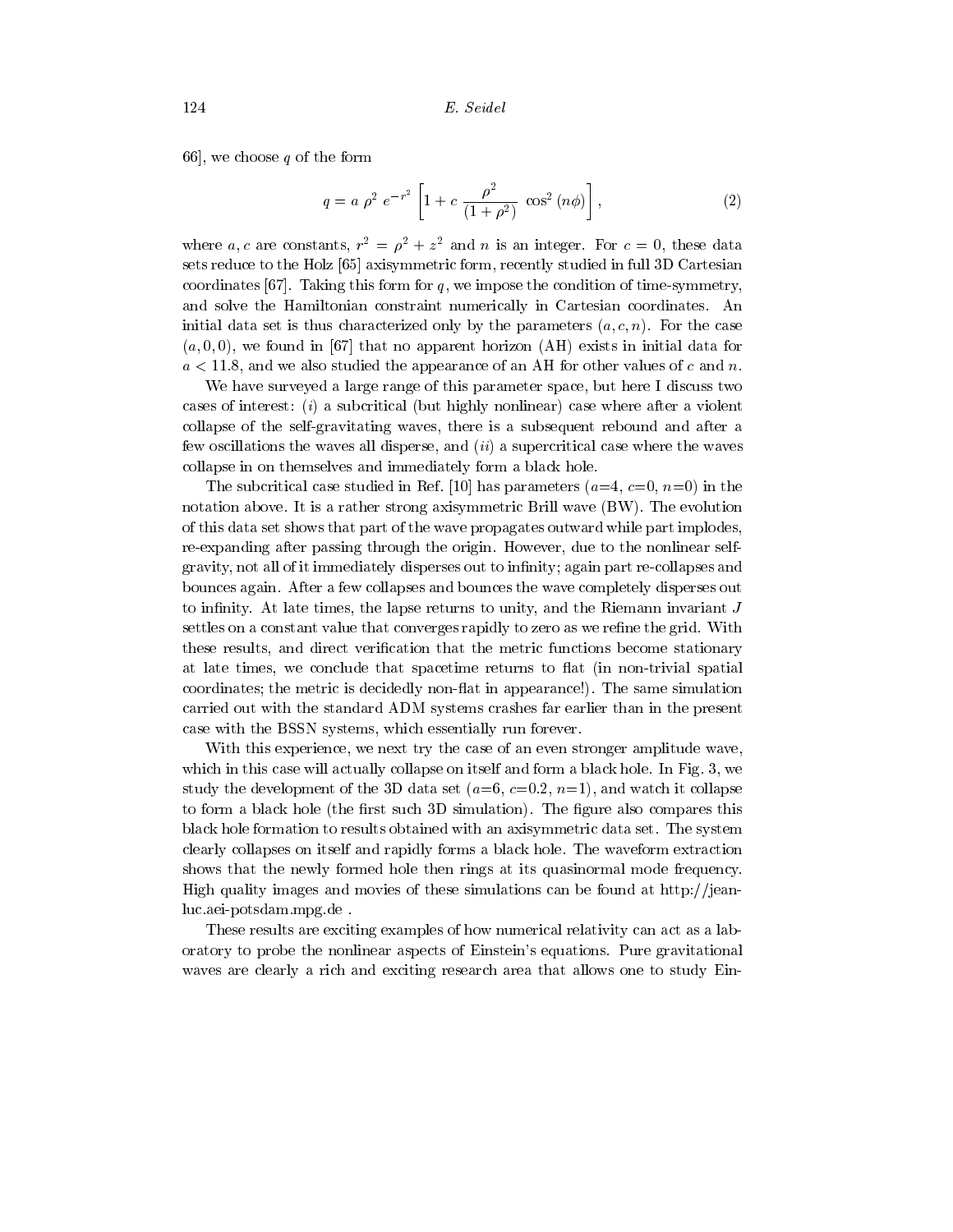

Figure 3: a) The solid (dotted) line is the AH for the full 3D data set  $(6, 0.2, 1)$   $((6, 0, 0))$  at  $t=10$ on the x-z plane. b) The  ${l=2,m=0}$  waveform for the 3D case at  $r = 4$  (solid line) is compared to an axisymmetric case (dotted line). The dot-dashed line shows the fit of the 3D case to the two lowest lying QNM's (quasi-normal modes) for a BH of mass 0.99. c) Same comparison for the  ${l=4,m=0}$  waveform. d) Same comparison for the non-axisymmetric  ${l=2,m=2}$  waveform.

stein's equations as a nonlinear theory of physics. With these new capabilities of accurate 3D evolution that can follow the implosion of waves to a black hole, there is much more physics to study, including the structure of horizons, full 3D studies of critical phenomena, and much more. Further, this study of pure vacuum waves has helped us understand the importance of developing and testing new formulations of Einstein's equations for numerical purposes. Without the new formulations, these results simply could not have been obtained. Further, we have run literally hundreds of simulations like these in order to determine which variation on the "BSSN" families of formulations performs best. With this new knowledge, we move back to the problem of 3D black holes.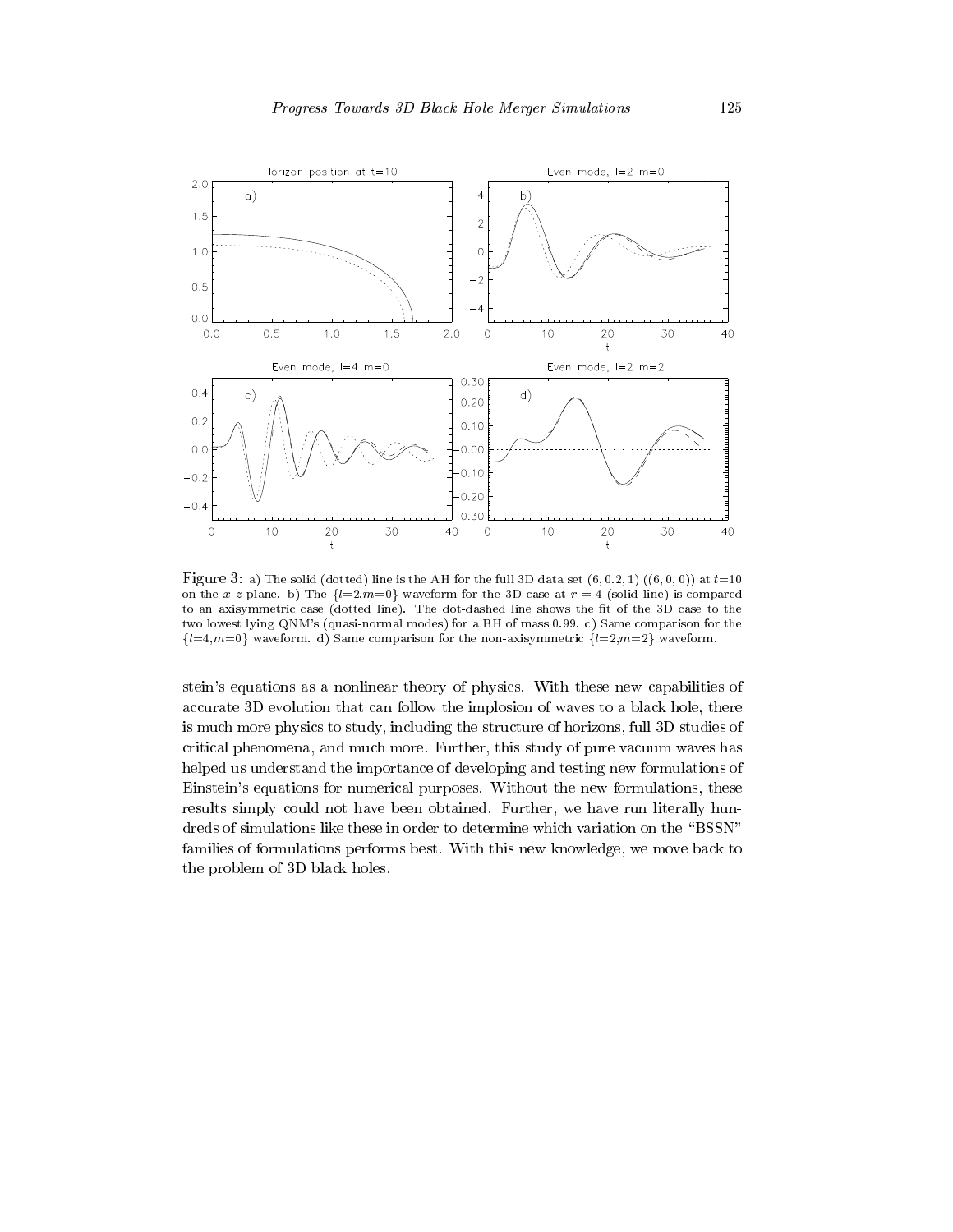Having tested these new formulations of Einstein's equations on the problem of pure gravitational waves, we now apply what we have learned to the considerably more complex problem of black hole evolutions. We first applied these new formulations to black hole spacetimes that have been very carefully tested in axisymmetry and with 3D nonlinear numerical codes, but with standard 3+1 formulations, as well as with perturbative methods. As discussed above and shown in many papers [8, 9, 34, 35], the evolutions can be actually very accurate with the ADM system—allowing the extraction of very delicate waveforms from a large spectrum of modes—and remain so until the code crashes. With the new formulations, we find that we can break far through the former crash barrier, but as features become underresolved the results naturally become less accurate. For a fuller discussion of these results, and mathematical analysis giving insight into the improved behavior of the new formulations, please see Ref. [60].

#### $5.1$ True 3D Grazing Black Hole Collision

Having allowed us to break through the barriers seen in evolving pure nonlinear gravitational waves, and having shown that these BSSN formulations can extend very accurate simulations of highly distorted black holes, we now apply them to full 3D grazing collisions of black holes. These results can found in more detail in [11].

The initial data sets we use here for binary BH systems were developed originally by Brandt and Brügmann [68]. They are very convenient, since no isometry is needed and hence the elliptic solver can be applied on standard cartesian grid without the need to apply boundary conditions on strangely shaped (e.g., non-planar!) surfaces. A few of these data sets were first evolved by Brügmann [69] using the standard ADM formulation. This was a first pioneering attempt to go beyond the highly symmetric black hole collisions that had been studied previously, combining for the first time unequal mass, spinning black holes with linear and orbital angular momentum. Brügmann was able to use nested grids to provide reasonable resolution near the holes, while putting the boundary reasonably far away. The result was that for selected data sets he was able to carry out the evolution far enough to observe a merger, where two separate apparent horizons (AHs) were replaced by an outer one. However, the difficulties of the ADM formulation, discussed above, coupled with poor resolution achievable at that time limited these evolutions to about  $t = 7M$ , and it was not possible to extract detailed physics, such as horizon masses, waveforms, energies, spins, etc.

We compute BH initial data corresponding to two BHs in orbit about each other, with unequal masses, linear momentum, and individual spins on each BH. The construction of such data sets, which involves solving the nonlinear elliptic Hamiltonian constraint equation numerically, is described in [68]. A detailed sur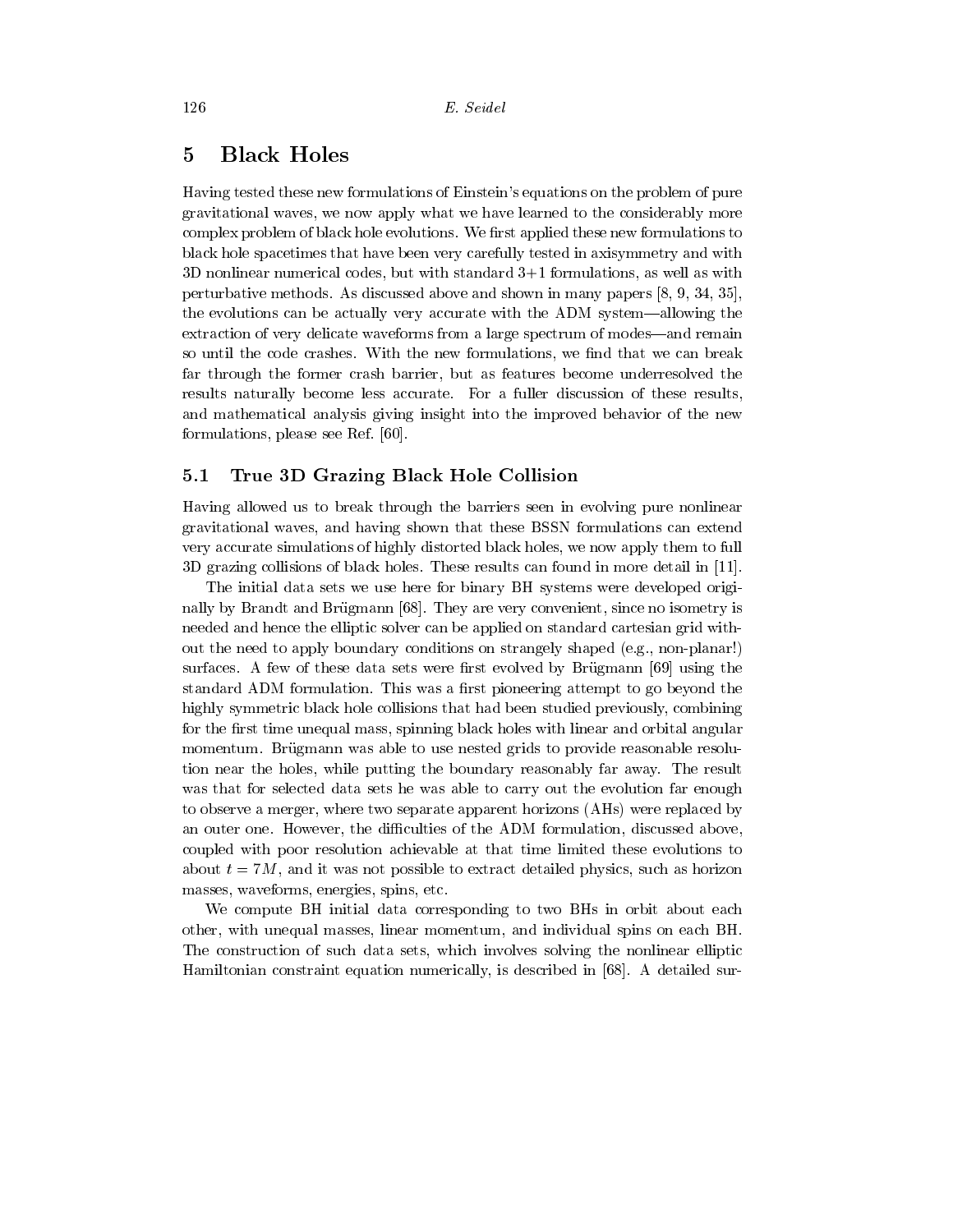vey of a sequence of such data sets including various physical properties is discussed in [70]. We chose punctures for each BH on the y-axis at  $\pm 1.5m$ , masses  $m_1 = 1.5m$ and  $m_2 = m$ , linear momenta  $P_{1,2} = (\pm 2, 0, 0) m$ , and spins  $S_1 = (-1/2, 0, -1/2) m^2$ and  $S_2 = (0,1,-1)m$ . The linear momentum is perpendicular to the line connecting the BHs, equal but opposite for a vanishing net linear momentum, and that the spins are somewhat arbitrarily chosen to obtain a general configuration.

For this case, after solving the Hamiltonian constraint, an asymptotic estimate for the initial ADM mass is  $M = 3.22m$ . The angular momentum for puncture data is given by (independent of the solution to the Hamiltonian constraint)  $\vec{J}$  =  $2a_1 \times I + S_1 + S_2$ , where  $a_1$  is the vector from the origin to the mist puncture. The total angular momentum is therefore  $J = 7.58$ m<sup>-</sup>, which corresponds to an angular momentum parameter of  $a/M = J/M^2 = 0.73$ . In this configuration the individual spins increase the total angular momentum, so we call it the "high-J" case. We also consider other cases where the individual spins vanish (medium-J,  $M = 3.00m$ ,  $J = 0.00m^2$ ,  $a/M = 0.67$  or where  $S_1 \rightarrow -S_1$  and  $S_2 \rightarrow -S_2$  (low-J,  $M = 3.07m$ ,  $J = 4.04$  $m$ ,  $a/M = 0.49$ .

I begin with qualitative measurements of the physics we extract. In Fig. 4 I show a sequence of visualizations of simulations near the time just before, during, and after the merger of the two holes. The coordinate locations of the AHs are shown as colored surfaces. The grayscale represents the local gaussian curvature of the surface, computed from the induced 2{metric on the horizon. As the holes approach each other and merge, a global AH develops. Meanwhile, a burst of gravitational waves, indicated by the wisps emanating from the BH system develops and propagates away. The Newman-Penrose quantity  $\Psi_4$ , computed fully nonlinearly, is used to indicate the gravitational waves. As this system has no symmetries, and includes rotation, all  $\ell - m -$  modes and both even- and odd-parity polarizations of the waves are present, leading to a much more complex structure in the wave patterns than one is used to seeing in such simulations. But this is now moving much closer to what one expects to see in Nature, and that, too, will be rather complicated!

We can also extract quantitative waveforms, using the gauge invariant waveform extraction technique, developed originally by Abrahams [71] and applied to the 3D case in [9], to extract gravitational wave modes of arbitrary  $\ell, m$ . As shown in [9, 52], this technique can be used on numerically evolved 3D distorted BH spacetimes to produce very accurate waveforms away from the BH, even if errors are rather large near the horizon. Here, for the "high-J" binary black hole initial data set, we extract for example the nonaxisymmetric  $\ell = m = 2$  mode, expected to be one of the most important modes in binary BH coalescence [72]. Fig. 5 shows for three resolutions the Zerilli function  $\psi_{22}$  (*t*) extracted at  $R = 7.8M$ . Up to a time  $t \approx 30M$  the dependence on resolution is rather small, which suggests that the resolution reaches the convergent regime.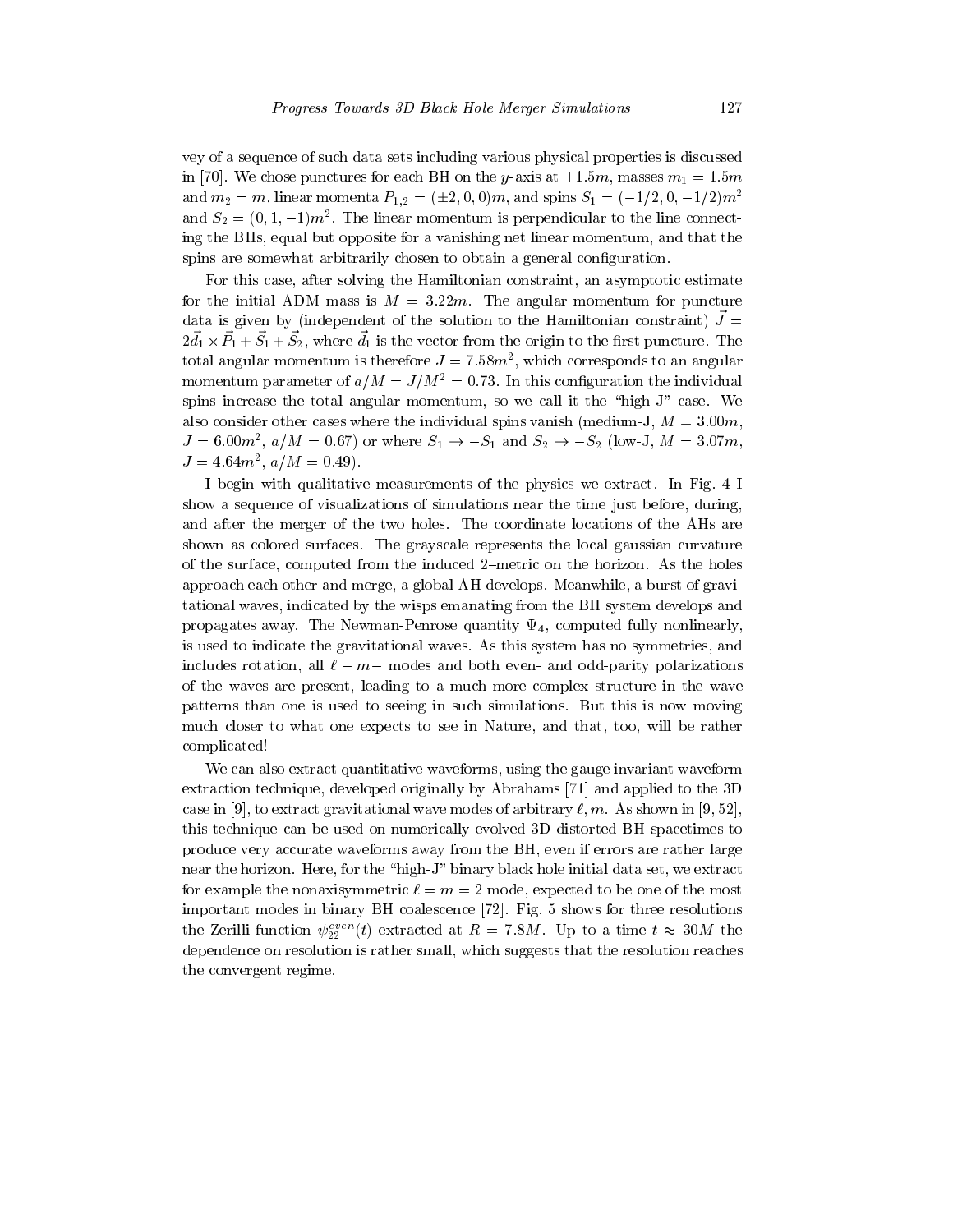

Figure 4: We show a sequence of visualizations of the merger of two black holes with unequal mass and spin. The apparent horizons are shown as the surfaces at the center of the image, and the graytones represent the gaussian curvature. The waves, shown emanating from the merger, are visualizations of the Newman-Penrose quantity  $\Psi_4$ . The top left panel shows the system just at the time of the merger, while the bottom right shows the system much later.

In Fig. 7, we show a sequence of extracted waves at different radii, obtained by integration over the corresponding coordinate spheres, as a function of time. The outermost detectors show late time problems due to spurious signals propagating in from the outer boundary, while the inner detectors are affected by the closeness to the strong field region. Note that these methods assume a Schwarzschild background, but they can be applied on a rotating BH, the primary effect being an offset depending on the rotation parameter a [23]. In Fig. 6, we show the  $l = m = 2$  even parity wave for the detector at  $R = 7.8M$  and a match to the corresponding lowest quasi-normal mode plus the first overtone. The values for  $M$  and  $a$  determine the quasi-normal frequency, while the amplitude and the offset in time are fitted. The observed period is  $13M$ , which is consistent with a final distorted Kerr BH with  $a/M = 0.73$ . Gravitational waves carry away energy and momentum from the BHs. By integrating the  $l = 2, 3, 4$  modes up to  $t = 35M$ , we find the total energy radiated  $\Delta E \approx 1\%M$ .

In Fig. 8 we show waveforms from evolutions of three different initial data sets having the same masses and linear momenta on the initial black holes, but quite different spins. The waveforms all show the quasinormal ringing at late times, but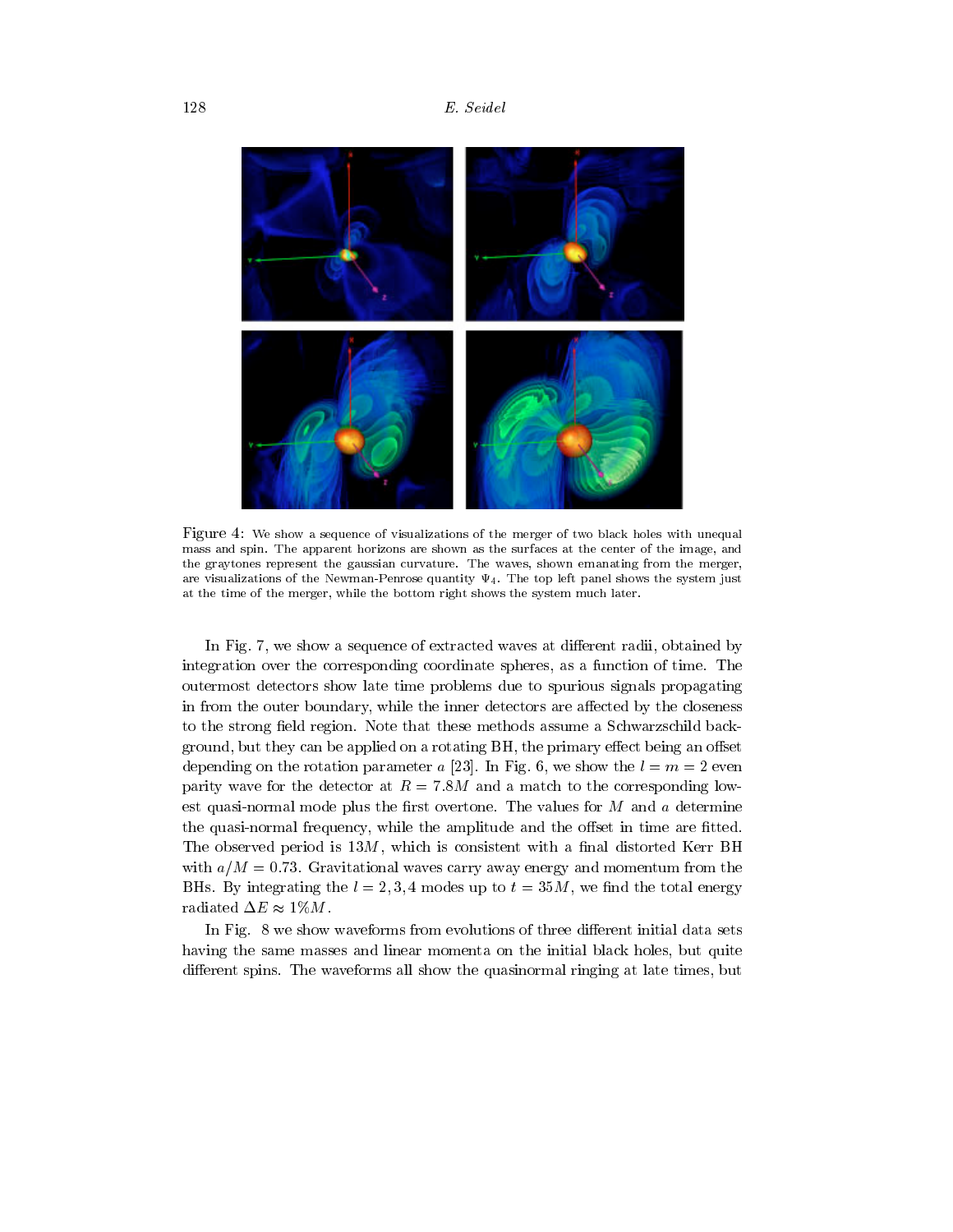

Figure 5: We show the extracted waveform (Zerilli function) at resolutions  $0.30m$ ,  $0.24m$ ,  $0.20m$ .

they clearly distinguish the different initial data cases from each other. Hence, we are now for the first time able to carry out full 3D black hole binary merger simulations and use the waveforms to distinguish between different starting conditions having different physics parameters. This is exactly the capability that will be needed when gravitational wave detectors begin seeing black hole collision events, which could be very soon!

These results indicate that for the first time we are indeed now able to simulate the late merger stages of two black holes colliding, with rather general spin, mass, and momenta, and that we can now begin to study the fine details of the physics. Without more advanced techniques, such as black hole excision, these simulations will be limited to the final merger phase of black hole coalescence. But while that is under development, we can take advantage of our capabilities and explore this phase of the inspiral now. Our goal is several fold: (a) to explore new black hole physics of the "final plunge" phase of the binary BH merger, (b) to try to determine some useful information relevant for gravitational wave astronomy, and (c) to provide a strong foundation of knowledge for this process that will be useful when more advanced techniques, such a black hole excision, are fully developed. When these techniques are used to extend the ability of the community to handle the earlier orbital phase, it will be important have an understanding of details of this most violent phase in advance, both as a testbed to ensure that results are correct, and because the understanding we gain may be useful in devising the appropriate techniques for longer term evolution.

#### 5.2 Lazarus

As the simulations above are still limited in the time they can evolve a full 3D BH merger, we can use any help we can get to extend them. A very ambitious project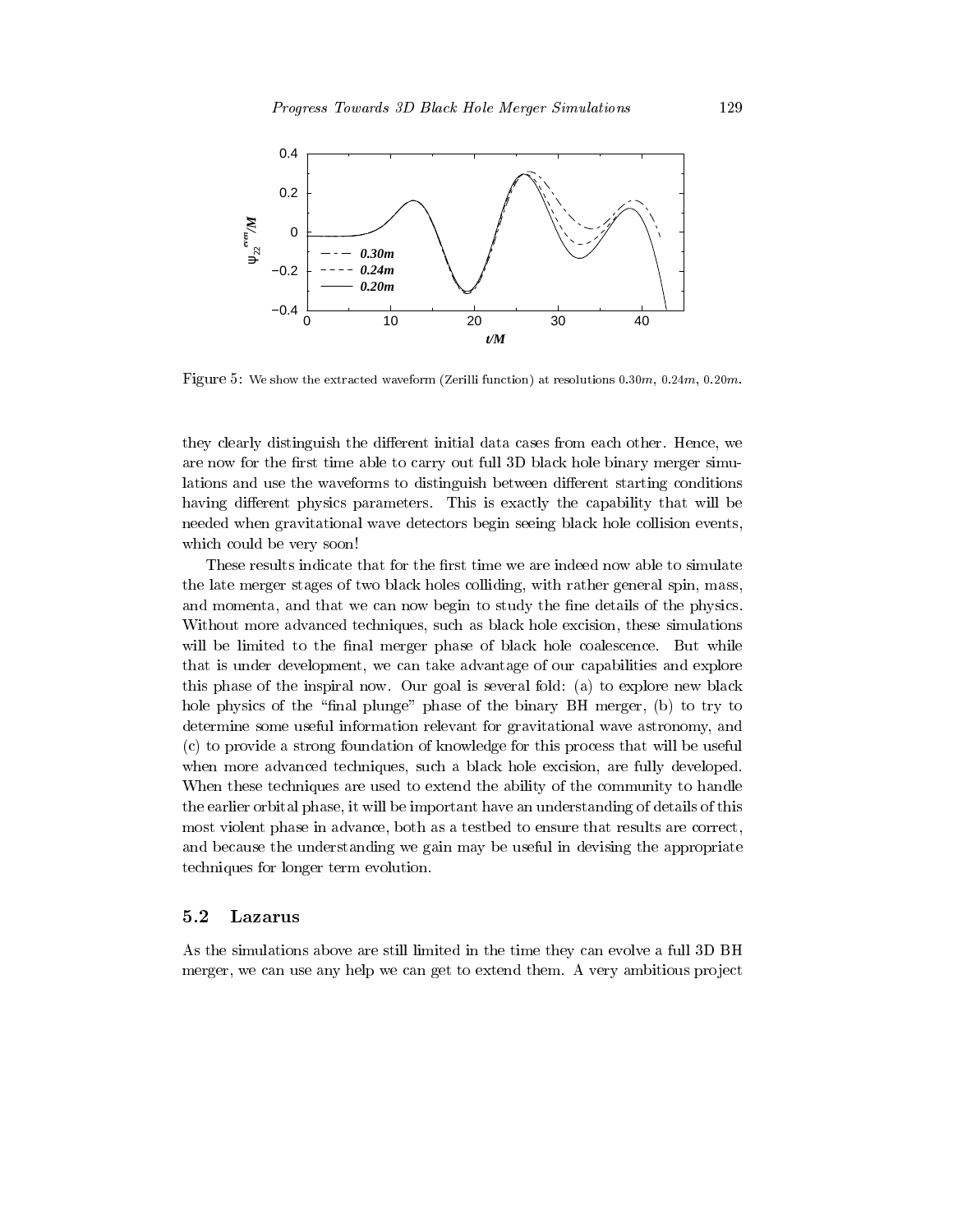

Figure 6: For the  $l = m = 2$  even-parity mode, extracted at  $R = 7.8M$ , we show a fit to the lowest quasi-normal mode plus the first overtone modes, determined by  $M$  and  $a$ . The result shows good agreement in the frequency and decay rate at late times for a resolution of  $0.2m$ .

ongoing in Potsdam (the so-called "Lazarus" project) aims to rescue an ailing evolution of a binary merger  $[16, 17]$ . This exciting project goes far beyond previous work in the area of synergistic numerical-perturbative work to date. Lazarus is a hybrid nonlinear-linear technique for black hole evolution. It aims to take an initial binary black hole system, evolve it with the *full nonlinear* Einstein equations until it reaches a stage where it can be considered perturbative, and then continue it for ward using perturbative techniques of the type described above, using the Teukolsky equation. Hence, it makes the best of both worlds, using full numerical relativity where it is needed and perturbative evolution where it is best. A demonstration of this technique was shown to work remarkably well in treatment of the Misner black holes, where results described above could be reproduced, even in the case where the initial data are clearly not in the perturbative regime. Lazarus is now being applied to more general 3D cases where initial black holes are in orbit around each other, and preliminary results are very encouraging. See Baker's contribution to this volume for more details.

## 6 Conclusion

Numerical relativity in 3D continues to move forward, as evidenced by new and exciting results in pure gravitational waves, fully relativistic neutron star mergers, grazing collisions of unequal mass, spinning black holes, and the development of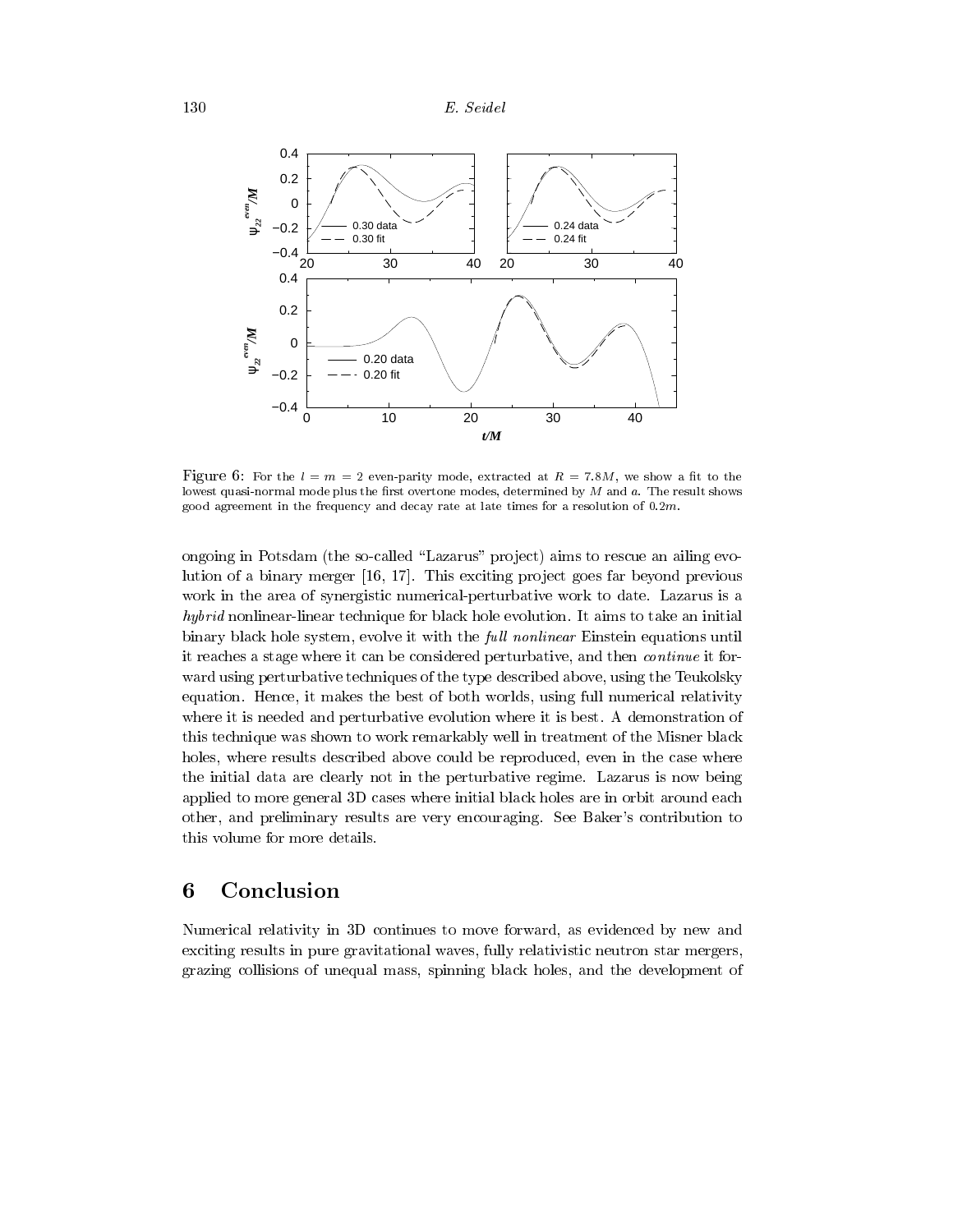

Figure 7: Mode  $l = m = 2$  of the even Zerilli function extracted for different radii as a function of time. A wave that develops after the BHs collide is propagating out.

more stable formulations of Einstein's equations. I have focused here on recent progress in vacuum black hole evolutions with traditional 3+1 evolutions with singularity avoiding slicings, because at present these are the most mature techniques that are already yielding physics in full 3D simulations. In particular, the collapse of 3D gravitational waves to form black holes offers a laboratory for studying nonlinear aspects of Einstein's theory, including generic 3D critical phenomena, without complications due to hydrodynamics or singularities present from the beginning; the grazing merger of two black holes with unequal mass and spin can also be accomplished now, although for limited evolution times (up to about  $t = 50M$ ), but this is enough time for us to study important physical processes of this final plunge that simply cannot be obtained without simulations. The Lazarus project can extend such evolutions, allowing the full scale nonlinear code to be focused just where it is needed, handing the result off to a perturbative treatment at the appropriate time. As alternate techniques are developed that promise to extend the evolutions, such as black hole excision, and the conformal hyperbolic approach, they may provide much more powerful approaches in the future. But the physics simulations we are able to do on a shorter time scale will be important testbeds for these future approaches, and we hope they will be able to provide some urgently needed information about gravitational wave astronomy.

Many images and movies of the simulations reported here are available at http://jean-luc.aei-potsdam.mpg.de or http://jean-luc.ncsa.uiuc.edu .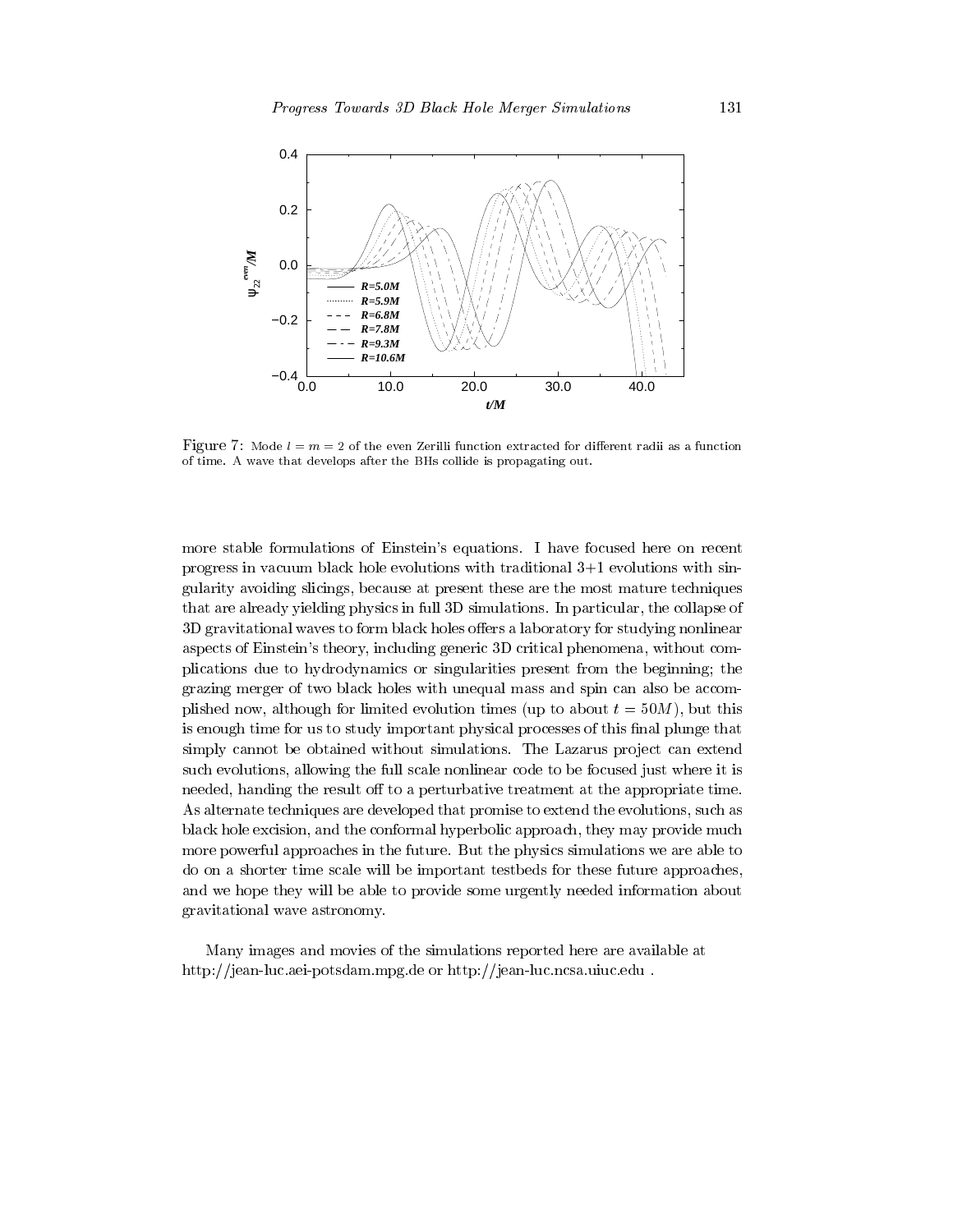

Figure 8: Even and odd wave parts showing differences depending on high, medium, and low-J data.

## Acknowledgements

The work presented in this paper has been the result of a collaborative effort from many talented people with whom I am privileged to work. In particular, I thank Miguel Alcubierre, Gabrielle Allen, Pete Anninos, Toni Arbona, John Baker, Werner Benger, Carles Bona, Steve Brandt, Bernd Brugmann, Karen Camarda, Manuela Campanelli, Changxue Deng, Ed Evans, Tom Goodale, Christian Hege, Daniel Holz, Gerd Lanfermann, Carlos Lousto, Joan Masso, Andre Merzky, Mark Miller, Lars Nerger, Thomas Radke, John Shalf, Joan Stela, Wai-Mo Suen, Ryoji Takahashi, and Malcolm Tobias, and especially Ryoji, Michael Koppitz, and Mihai Bondarescu for carefully reading the manuscript.

## References

- [1] J. Winicour, Living Reviews in Relativity 1, (1998).
- [2] H. Friedrich, Class. Quant. Grav. 13, 1451 (1996).
- [3] P. Hübner, Phys. Rev. D 53, 701 (1996).
- [4] P. Hübner, gr-qc/9804065 (1998).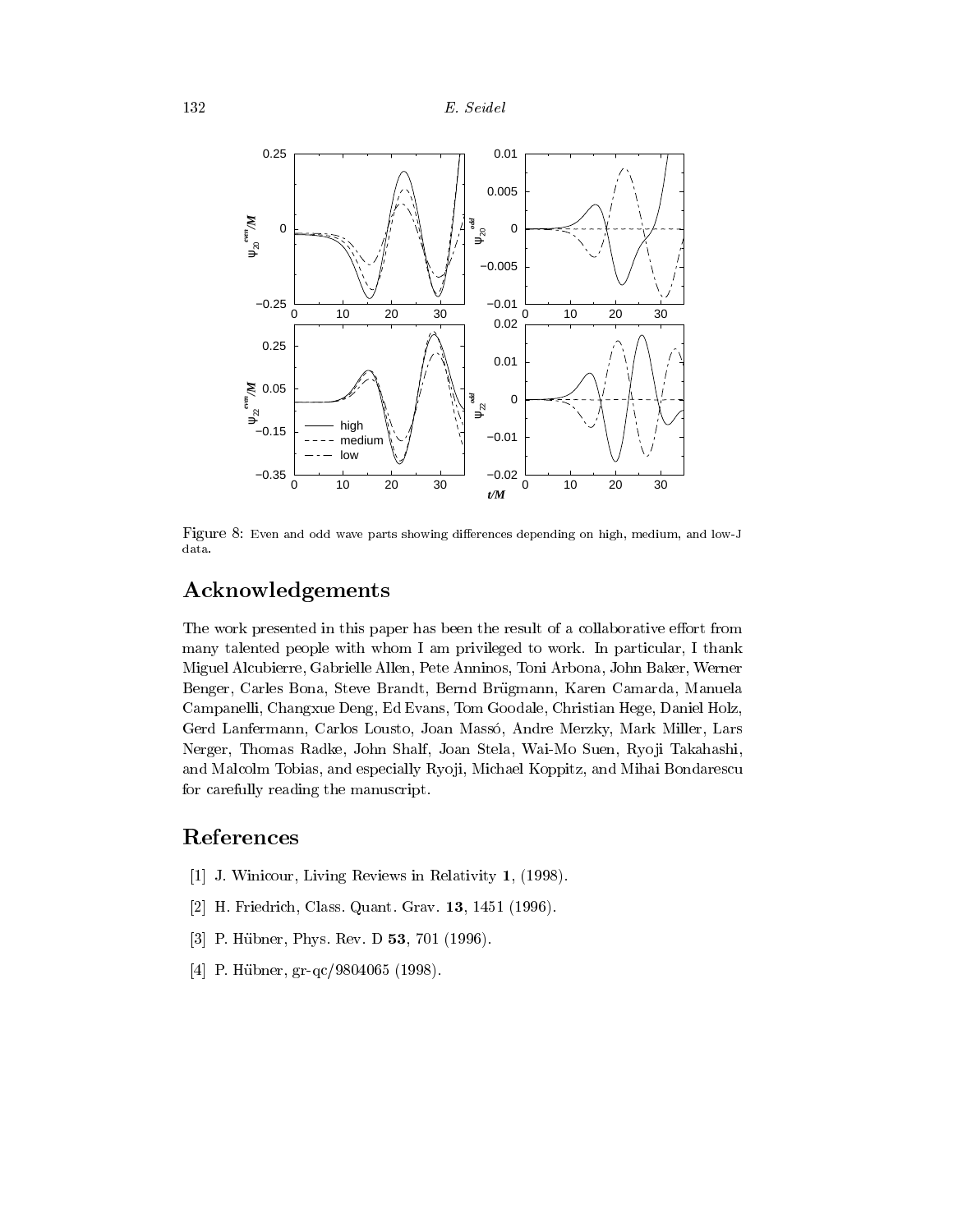- [5] P. Hubner, Class. Quant. Grav. 16, 2823 (1999).
- [6] J. Frauendiener, Phys. Rev. D 58, 064002 (1998).
- [7] J. Frauendiener, Phys. Rev. D 58, 064003 (1998).
- [8] G. Allen, K. Camarda, and E. Seidel, (1998), gr-qc/9806014, submitted to Phys. Rev. D.
- [9] G. Allen, K. Camarda, and E. Seidel, (1998), gr-qc/9806036, submitted to Phys. Rev. D.
- [10] M. Alcubierre et al., Phys. Rev. D 61, 041501 (2000), gr-qc/9904013.
- [11] M. Alcubierre *et al.*, (2000), gr-qc/0012079.
- [12] B. Brügmann, Ann. Phys. (Leipzig) 9, 227 (2000), gr-qc/9912009.
- [13] E. Seidel, Prog. Theor. Phys. Suppl. 136, 87 (2000).
- [14] S. Brandt et al., , submitted, gr-qc/0009047.
- [15] M. Alcubierre and B. Brügmann, (2000), gr-qc/0008067.
- [16] J. Baker, B. Brügmann, M. Campanelli, and C. O. Lousto, Class. Quant. Grav. 17, L149 (2000).
- [17] J. Baker, M. Campanelli, and C. O. Lousto, in prepapartion (unpublished).
- [18] T. W. Baumgarte and S. L. Shapiro, Physical Review D 59, 024007 (1999).
- [19] P. Anninos et al., Phys. Rev. D 56, 842 (1997).
- [20] M. Shibata and T. Nakamura, Phys. Rev. D 52, 5428 (1995).
- [21] R. F. Stark and T. Piran, Phys. Rev. Lett. 55, 891 (1985).
- [22] A. M. Abrahams, G. B. Cook, S. L. Shapiro, and S. A. Teukolsky, Phys. Rev. D 49, 5153 (1994).
- [23] S. Brandt and E. Seidel, Phys. Rev. D 52, 870 (1995).
- [24] A. Abrahams et al., Phys. Rev. D 45, 3544 (1992).
- [25] P. Anninos et al., Phys. Rev. Lett. **71**, 2851 (1993).
- [26] P. Anninos et al., Phys. Rev. D 52, 2044 (1995).
- [27] E. Seidel and W.-M. Suen, Phys. Rev. Lett. 69, 1845 (1992).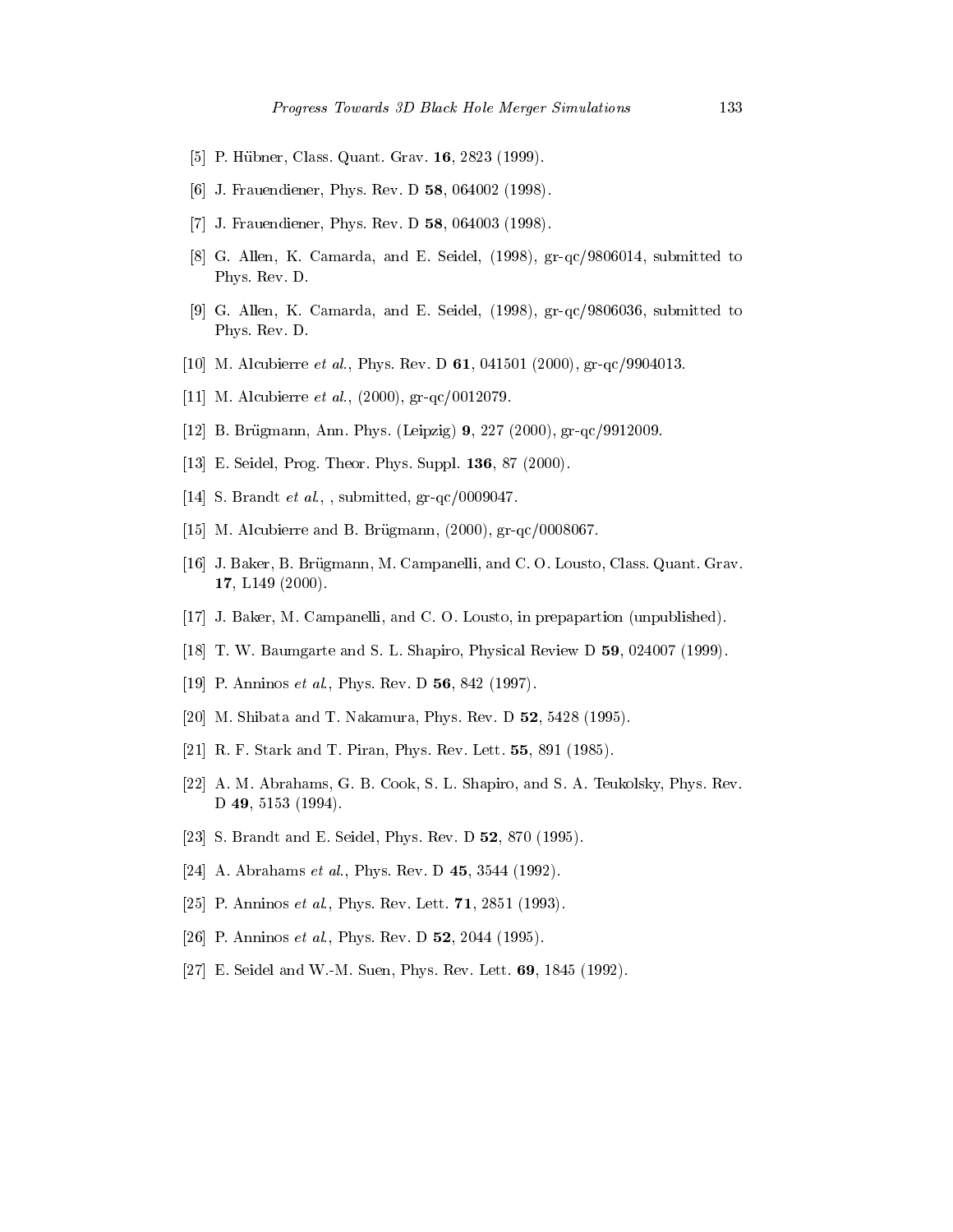- [28] P. Anninos et al., Phys. Rev. D **51**, 5562 (1995).
- [29] M. A. Scheel, S. L. Shapiro, and S. A. Teukolsky, Phys. Rev. D 51, 4208 (1995).
- [30] R. Marsa and M. Choptuik, Phys Rev D 54, 4929 (1996).
- [31] P. Anninos et al., Phys. Rev. D **52**, 2059 (1995).
- [32] G. B. Cook et al., Phys. Rev. Lett 80, 2512 (1998).
- [33] A. M. Abrahams et al., Physical Review Letters 80, 1812 (1998), grqc/9709082.
- [34] K. Camarda and E. Seidel, Phys. Rev. D 57, R3204 (1998), gr-qc/9709075.
- [35] K. Camarda and E. Seidel, Phys. Rev. D 59, 064026 (1999), gr-qc/9805099.
- [36] M. E. Rupright, A. M. Abrahams, and L. Rezzolla, Phys. Rev. D 58, 044005 (1998).
- [37] L. Rezzolla et al., Phys. Rev. D 59, 064001 (1999).
- [38] R. Gomez, L. Lehner, R. Marsa, and J. Winicour, Phys. Rev. D 57, 4778 (1998), gr-qc/9710138.
- [39] K. Camarda, Ph.D. thesis, University of Illinois at Urbana-Champaign, Urbana, Illinois, 1998.
- [40] D. Bernstein, D. Hobill, E. Seidel, and L. Smarr, Phys. Rev. D 50, 3760 (1994).
- [41] S. Brandt and E. Seidel, Phys. Rev. D 54, 1403 (1996).
- [42] P. Anninos et al., Phys. Rev. Lett. **74**, 630 (1995).
- [43] R. H. Price and J. Pullin, Phys. Rev. Lett. **72**, 3297 (1994).
- [44] P. Anninos *et al.*, Phys. Rev. D **52**, 4462 (1995).
- [45] A. Abrahams and R. Price, Phys. Rev. D **53**, 1972 (1996).
- [46] J. Baker *et al.*, Phys. Rev. D 55, 829 (1997).
- [47] R. J. Gleiser, C. O. Nicasio, R. H. Price, and J. Pullin, Phys. Rev. Lett. 77, 4483 (1996).
- [48] C. Misner, Phys. Rev. **118**, 1110 (1960).
- [49] D. Brill and R. Lindquist, Phys. Rev. 131, 471 (1963).
- [50] C. O. Lousto and R. H. Price, Phys. Rev. D55, 2124 (1997).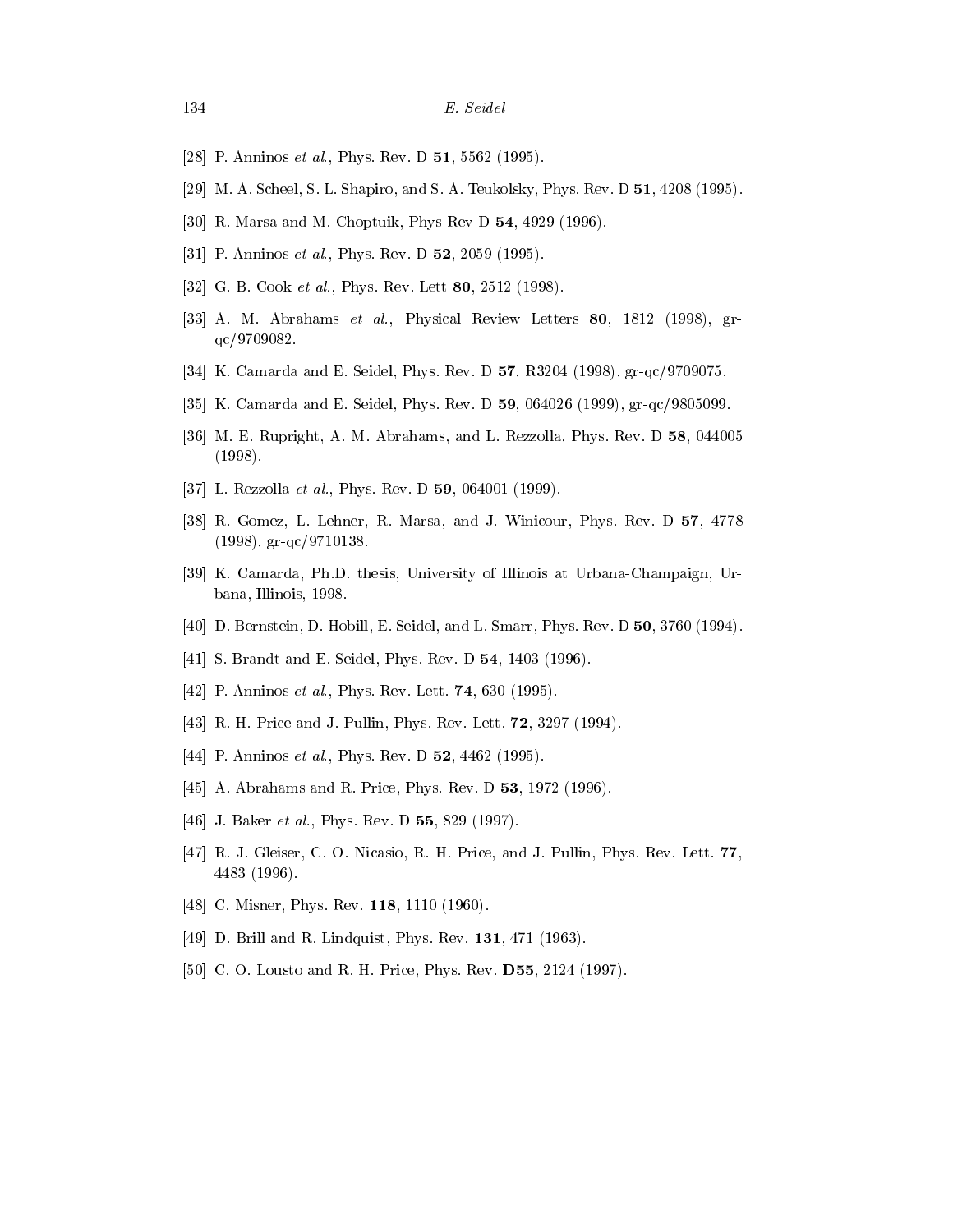- [51] V. Moncrief, Annals of Physics **88**, 323 (1974).
- [52] J. Baker *et al.*, Phys. Rev. D **62**, 127701 (2000), gr-qc/9911017.
- [53] P. Anninos, J. Massó, E. Seidel, and W.-M. Suen, Physics World 9, 43 (1996).
- [54] G. Allen, T. Goodale, and E. Seidel, in 7th Symposium on the Frontiers of *Massively Parallel Computation-Frontiers 99* (IEEE, New York, 1999).
- [55] G. Allen *et al.*, IEEE Computer **32**, (1999).
- [56] G. Allen, T. Goodale, J. Massó, and E. Seidel, in *Proceedings of Eighth* IEEE International Symposium on High Performance Distributed Computing, HPDC-8, Redondo Beach, 1999.
- [57] G. Allen et al., in Proceedings of Ninth IEEE International Symposium on High Performance Distributed Computing, HPDC-9, Pittsburgh (2000).
- [58] G. Allen et al., in IEEE International Symposium on Cluster Computing and the Grid (2001), submitted.
- [59] M. Alcubierre et al., Phys. Rev. D 62, 044034 (2000), gr-qc/0003071.
- [60] M. Alcubierre et al., Phys. Rev. D 62, 124011 (2000), gr-qc/9908079.
- [61] A. Arbona, C. Bona, J. Massó, and J. Stela, Phys. Rev. D 60, 104014 (1999), gr-qc/9902053.
- [62] D. S. Brill, Ann. Phys. 7, 466 (1959).
- [63] K. Eppley, Phys. Rev. D 16, 1609 (1977).
- [64] K. Eppley, in Sources of Gravitational Radiation, edited by L. Smarr (Cambridge University Press, Cambridge, England, 1979), p. 275.
- [65] D. Holz, W. Miller, M. Wakano, and J. Wheeler, in Directions in General Relativity: Proceedings of the 1993 International Symposium, Maryland; Papers in honor of Dieter Brill, edited by B. Hu and T. Jacobson (Cambridge University Press, Cambridge, England, 1993).
- [66] S. Brandt, K. Camarda, and E. Seidel, in Proceedings of the 8th Marcel Grossmann Meeting on General Relativity, edited by T. Piran (World Scientific, Singapore,  $1999$ , pp.  $741–743$ .
- [67] M. Alcubierre et al., Class. Quant. Grav. 17, 2159 (2000), gr-qc/9809004.
- [68] S. Brandt and B. Brügmann, Phys. Rev. Lett. **78**, 3606 (1997).